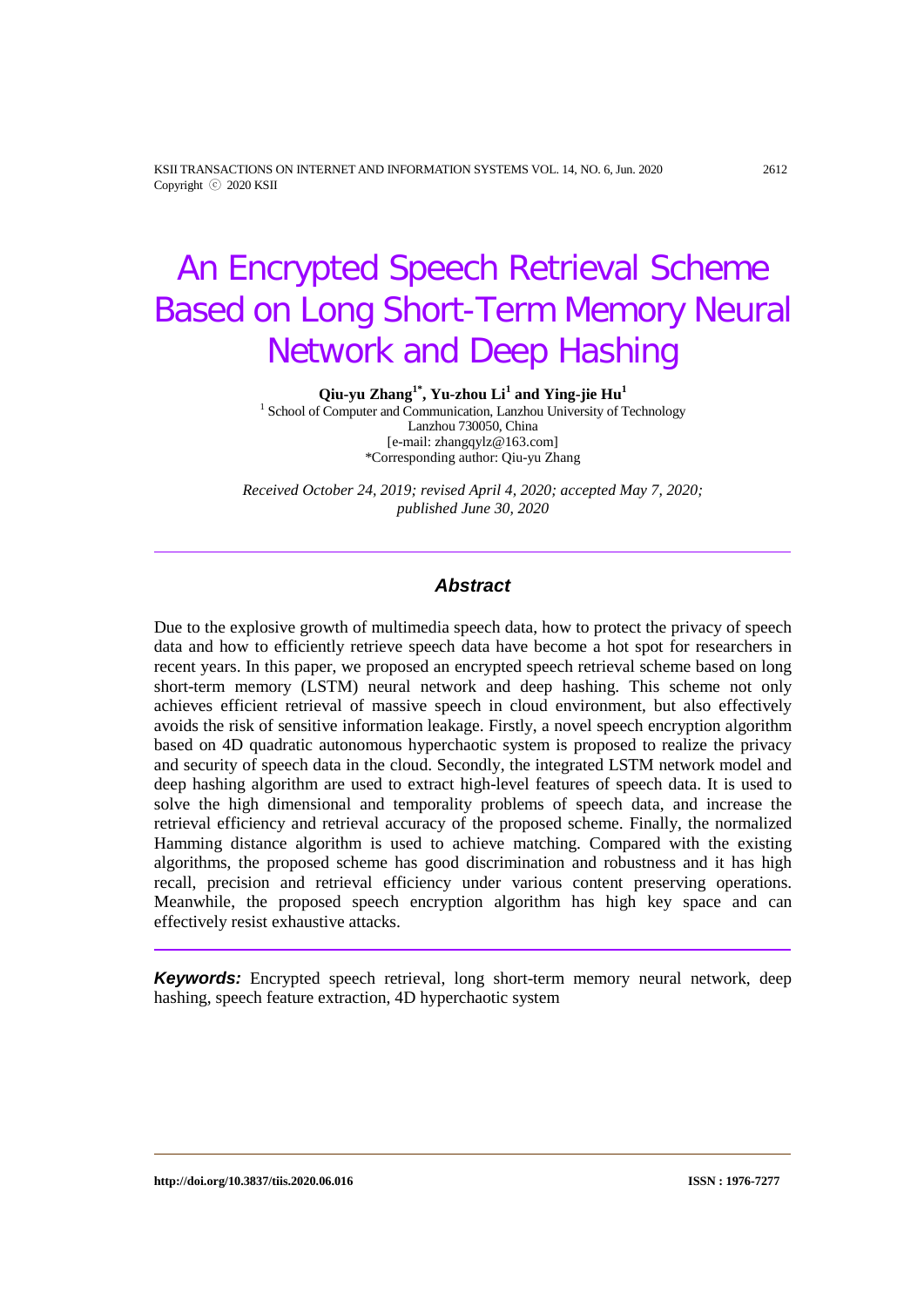# **1. Introduction**

Due to the rapid development of Internet technology and the increasing popularity of communication tools, the collection of multimedia data has become easier. In multimedia data, the semantic function of speech makes speech essentially different from other sounds in nature. It often contains more important information content and is closely related to the privacy and security of individuals and society, such as instructions in the military field, speech evidence in litigation, conference recordings in telecommunications and finance. Therefore, in order to protect its privacy and security, special attention must be paid to the use and storage process. With the continuous development of cloud storage technology, this security measure is particularly important [1]. At present, the front-end encryption of speech is one of the methods to protect speech security in cloud storage environment. However, the encrypted speech often loses most of features, which makes it difficult to retrieve. Therefore, as the increasing scale of speech stored in the cloud, how to efficiently and safely implement encrypted speech retrieval is an urgent problem [2].

Therefore, the content-based encrypted speech retrieval methods was proposed to implement secure search [3-7]. The existing retrieval methods are basically based on speech perceptual hashing technology to extract the perceptual features of speech. Since these perceptual hashing-based encrypted speech retrieval methods utilize the already designed speech features, redesigning the speech feature requires a large number of prior knowledge and experiments, and the retrieval performance of algorithms depend largely on the extracted speech feature. Moreover, deep learning is one of the most important breakthroughs in the artificial intelligence has achieved great success in many fields, such as face retrieval [8,9], cross-modal retrieval [10,11,32], image retrieval [12-15], speech recognition [16,17,22-24], natural language processing [18,19], audio classification [20,21], emotion recognition [25-28] and sound detection [29-31]. As a machine learning method with multiple hidden layers, deep learning can acquire general abstract features by creating neural network models with multiple hidden layers and using a large number of training data. It can also solve the problem of high-dimensional data. Recurrent neural network (RNN) is different from convolutional neural network (CNN), which can process time sequence and model the changes in time sequence. LSTM neural network model as a variant of RNN model has achieved good results in speech recognition [22-24], emotional recognition [25-28] and speech detection [29-31]. In addition, in order to achieve privacy protection for speech in cloud, the speech encryption method is an indispensable technology in the encrypted speech retrieval system. Traditional encryption algorithms such as data encryption standard (DES), advanced encryption standard (AES) and Rivest-Shamir-Adleman (RSA) are no longer suitable for multimedia data encryption, and chaotic systems are widely used for multimedia data encryption with sensitivity, randomness and ergodicity to initial parameters. Especially, hyperchaotic system is more sensitive to parameters [36], which is very suitable for speech encryption.

According to the advantages of the above deep learning technology and LSTM model in different fields, we proposed an encrypted speech retrieval scheme based on LSTM and deep hashing in this paper. Our main innovative work is as follows:

1) An LSTM network model is designed to deep extract the speech feature of Log-Mel Spectrogram/MFCC, which solves the high dimensional and temporality of the speech data.

2) In deep hashing construction, the extracted deep feature is combined with hash function to generate binary deep hashing codes, which has good distinguishability and robustness.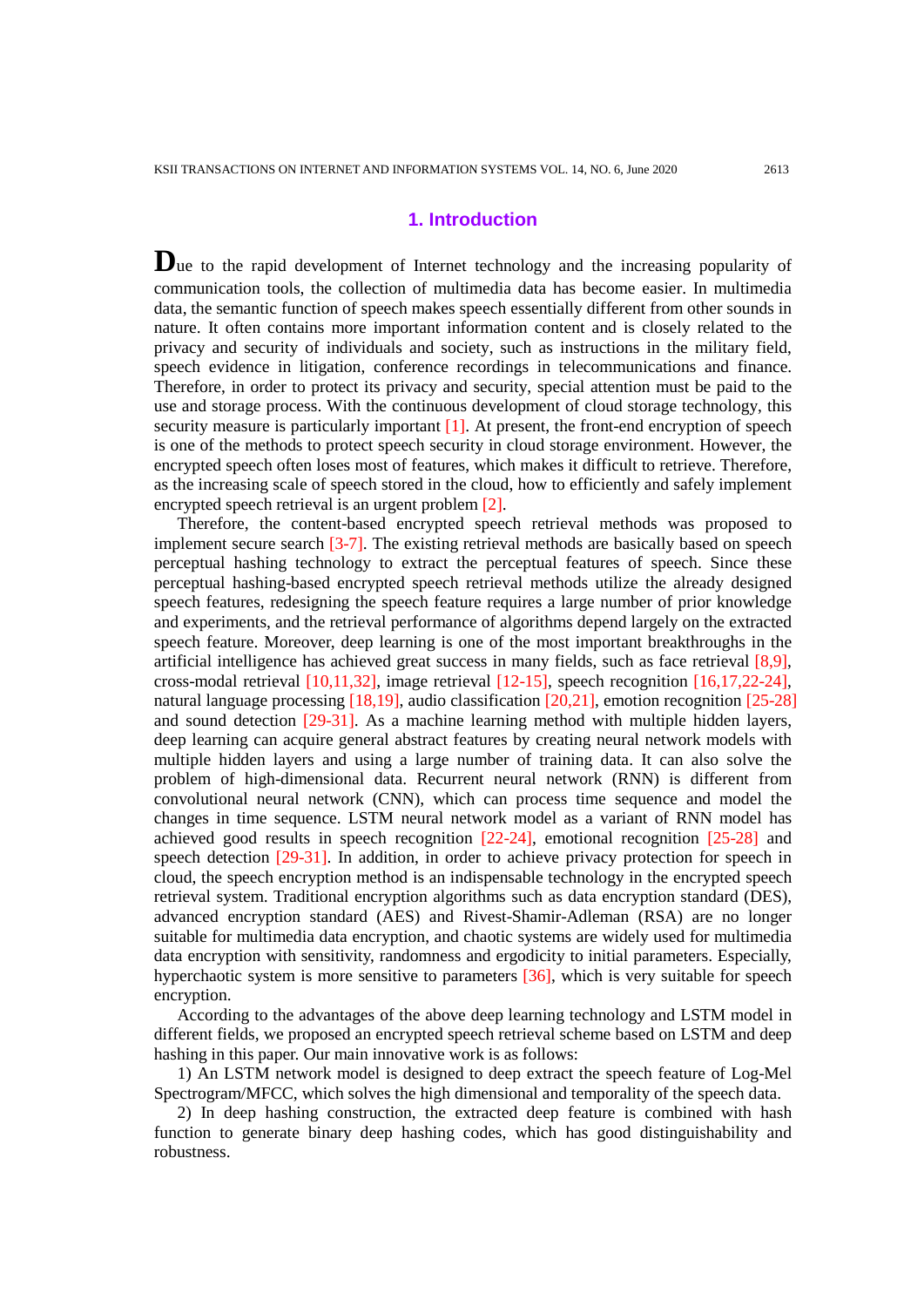3) A speech encryption algorithm is proposed using 4D quadratic autonomous hyperchaotic system, which can effectively resist exhaustive attacks and improve the security of speech.

4) Introducing the batch normalization algorithm can effectively improve the network fitting speed and reduce the training time. Combining the LSTM network model with deep hashing improves the retrieval accuracy and retrieval efficiency of speech.

The remaining section of this paper is described as follows. Section 2 discusses research related work. Section 3 presents the relevant theories of the research work in this paper. Section 4 details the encrypted speech retrieval scheme and its processing. In Section 5, the encrypted speech retrieval scheme was experimentally verified and compared with the existing methods. Finally, we conclude and look forward in Section 6.

# **2. Related works**

The existing content-based encrypted speech retrieval algorithm [3-7] are all realized by constructing speech perceptual hashing by now. For example, Wang et al. [3] proposed an encrypted speech perceptual hashing retrieval algorithm based on zero-crossing rate and used Chua's chaotic system to encrypt speech. Wang et al. [4] proposed an encrypted speech retrieval scheme, which combines the speech perception hash algorithm based on the time-frequency domain trend transformation and the logistic XOR encryption. Zhao et al. [5] proposed an encrypted speech retrieval algorithm based on the multi-fractal features of speech signals and piecewise aggregation approximation to generate perceptual hashing sequences. He et al. [6] used syllable-level perceptual hashing has better distinguishing and robustness than time domain and frequency domain features. A retrieval method of syllable-level perceptual hashing based on posterior probability feature of syllable segment model is proposed. Zhang et al. [7] proposed an encrypted speech retrieval algorithm that can extract the perceptual hash sequence directly from the encrypted sample speech by using short-term cross-correlation and perceptual hashing. By analyzing the above, the existing content-based encrypted speech retrieval algorithms are based on existing hand-crafted features, and the extracted features are hashed to generate binary codes for retrieval.

The biggest difference between the deep learning methods and the traditional methods is that it can automatically learning features from dataset, rather than using hand-crafted features, which can reduce the data dimension and greatly improve the performance of the system. For example, Dong et al. [8] proposed a deep CNN network which integrates feature extraction and hash learning into a unified optimization framework for face-video retrieval. By using the proposed low rank discriminant binary hash, a better network initialization for hash function learning was realized. Tang et al. [9] proposed a new deep hashing model based on classification and quantization errors for scalable face image retrieval, which can simultaneously learn discriminant image representation and compact binary hash codes. Ma et al. [10] proposed a deep hashing method based on global and local semantics preservation for cross-modal retrieval, which implements large redundancy between similar hash codes and different hash codes from inter-modal views to learn discriminative hash codes. Deng et al. [11] proposed a triple-state-based deep hashing (TDH) network for cross-modal retrieval, which introduces graph regularization to preserve the original semantic similarity between hash codes in Hamming space. Cao et al. [12] proposed a novel deep hashing model. Deep Cauchy Hashing (DCH), which can generate compact binary hashing codes using cauchy quantization loss to achieve efficient Hamming spatial retrieval. Liu et al. [13] proposed a deep self-learning hash algorithm (DSTH), which can generate a set of pseudo-tags by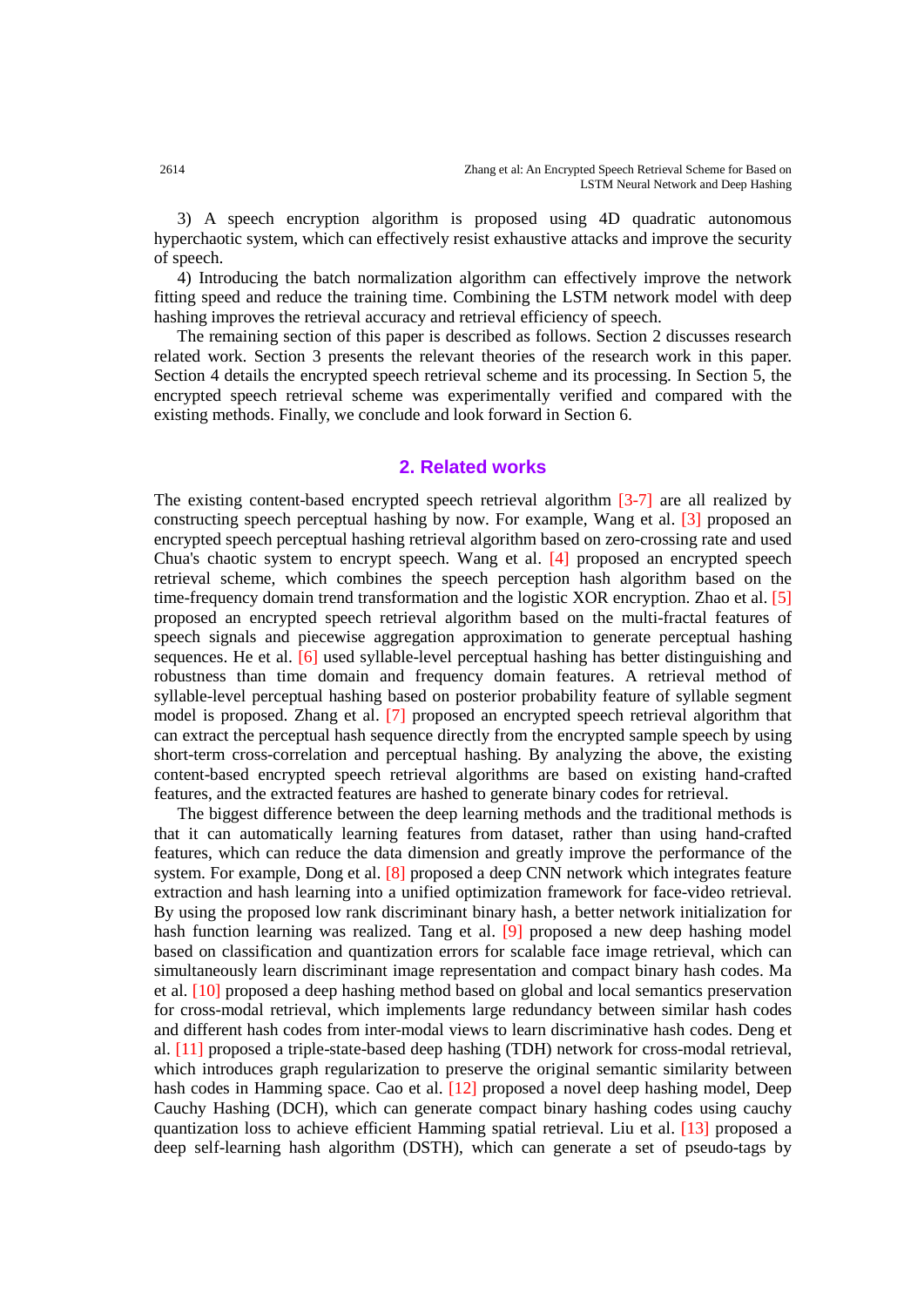analyzing the data itself, and then use the discriminant deep model to learn the hash function of the new data. Tang et al. [14] proposed a new discriminant deep quantization hash (DDQH) method, which introduces the batch normalization quantization (BNQ) module to improve retrieval accuracy and simultaneously generate more discriminative hash codes. Cheng et al. [15] proposed an integrated deep hashing algorithm to extract the high-level features of the image, and used kNN, hyperchaos and DNA coding technology to improve the retrieval security.

In addition, the RNN is different from the CNN and other neural networks. It can process the time sequence and model the changes in the time sequence. The basic neural network only establishes weight connections between layers, and the biggest difference of RNN is that weight connections are also established between neurons in layers. For example, Song et al. [16] proposed a new recurrent neural network architecture Skip-RNN, which consists of acoustic model network and skip strategy network. It can dynamically skip less important speech frames to improve network processing speed. Fujimoto et al. [17] proposed a network-based factor modeling framework with various deep convolution recurrent neural networks for noise robust automatic speech recognition (ASR). Morchid et al. [18] proposed a new recurrent unit called "Parsimonious Memory Unit" for natural language processing. It is related based on the assumption that short-term and long-term dependencies, and each hidden neuron must be different in order to better handle terminological dependencies. Korvigo et al. [19] proposed a based on convolutional and stateful recurrent neural network for chemical named entity recognition (NER), which achieves near human level performance on test data sets. Xu et al. [20] proposed a convolutional recurrent neural network (CRNN), which has the non-linearity of a learnable gated linear unit (GLU) that can be applied to Log-Mel Spectrogram. Sang et al. [21] proposed a convolution recurrent neural network that can directly use time domain waveform as input to urban sound classification.

In practical application, in order to solve the long-term dependence of RNN, the improved RNN neural network model is called long short-term memory (LSTM) neural network model. For example, Pradeep et al. [22] proposed a speech recognition method using spectral flatness measurement (SFM) for linear prediction coefficients. Ghorbani et al. [23] proposed a RNN with connection time classification (CTC) cost function for speech recognition on multiple accent English data. Yu et al. [24] proposed a long short-term memory recurrent neural network acoustic model based on attention mechanism and multi-task learning framework, which significantly improved the model's ability to model far-field speech. Xie et al. [25] proposed attention-based dense LSTM for speech emotion recognition, which effectively solved the problem of information loss and degradation in high-level deep neural networks. Tao et al. [26] proposed an advanced LSTM (A-LSTM) for better time background modeling, and used A-LSTM for emotion recognition in weighted aggregate RNN. Ramet et al. [27] proposed a new LSTM-based attention model that can learn localized emotional prominence in a more robust way by considering the order of speech data. Etienne et al. [28] proposed a LSTM framework with data enhancement technology for speech emotion recognition, which can extract high-level features from the original spectrum. Jung et al. [29] proposed a method that combines convolutional bi-directional recurrent neural network (CBRNN) with transfer learning for polyphonic sound event detection, effectively solving the problem of vanishing gradient and over-fitting. Matsuyoshi et al. [30] proposed a weak marker learning method using bi-directional long short-term memory (BLSTM) with the connection time classification (CTC) to reduce the hand-marking cost of learning samples. Liu et al. [31] proposed a method to detect bowel sounds (BS) by LSTM with MFCC. The network is well trained with a large amount of data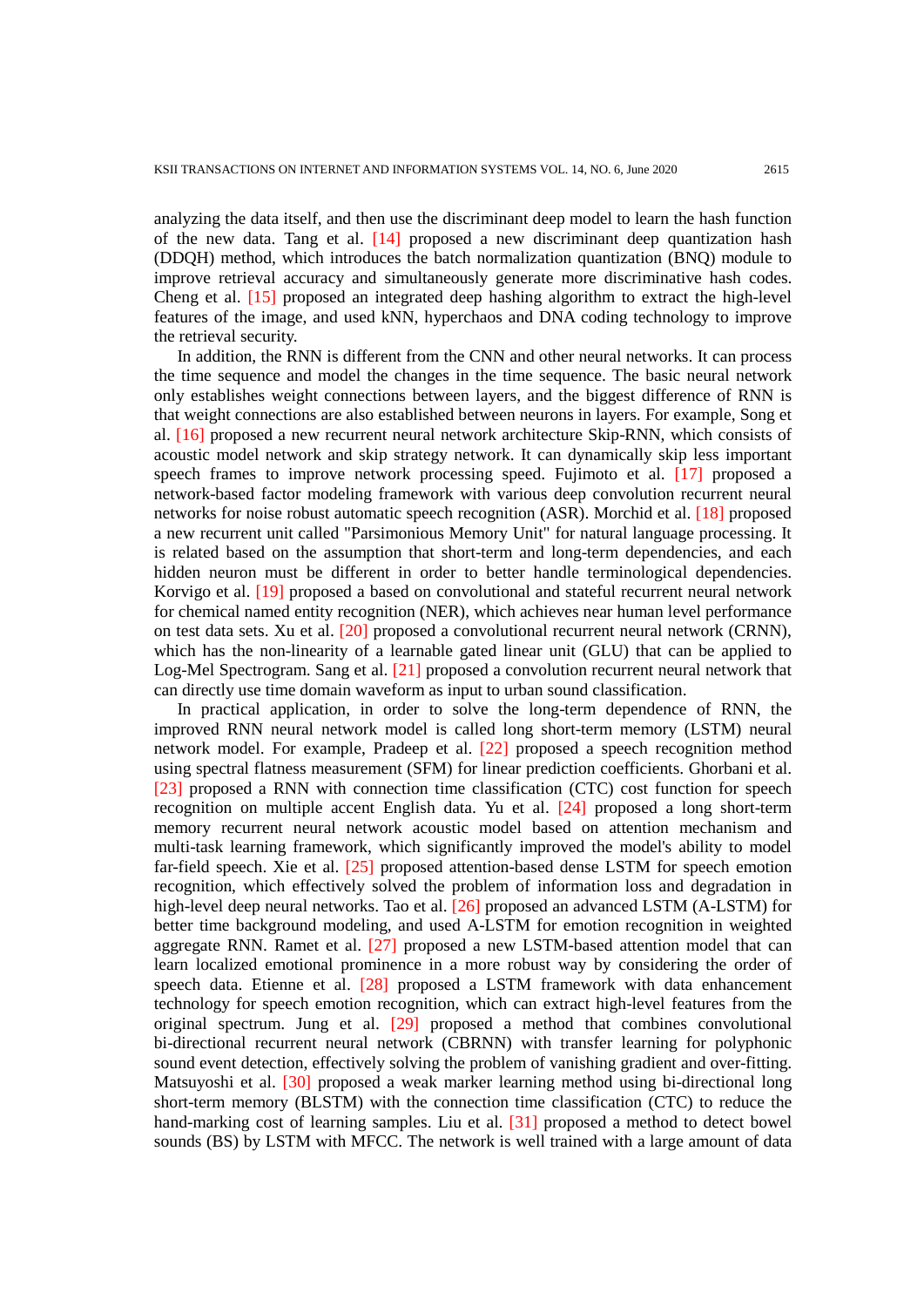and has excellent generalization ability in the same recording environment. Elizalde et al. [32] proposed a cross-pattern search framework based on Siamese neural network, which can retrieve recordings using text or audio queries.

The main function of RNN model is to handle and predict sequence data. In neural network or CNN, layers are fully or partially connected, but the nodes in layers are not connected. The nodes in the hidden layers are connected for RNN model. The input of the hidden layer includes output of the input layer and output of the hidden layer at the last moment. As an excellent variant of RNN model, LSTM network model inherits the characteristics of most RNN models and solves the vanishing gradient problem. Therefore, LSTM network model is very suitable for dealing with problems highly related to time sequence. Based on this characteristics, we proposed an encrypted speech retrieval algorithm based on LSTM and deep hashing in this paper.

## **3. Relevant theories analysis**

#### **3.1 Log-Mel spectrum and MFCC feature**

According to the study of human auditory mechanism, it is found that human ear has different auditory sensitivity to sound waves with different frequencies. The human ear can only perceive audio signals in the frequency range of 20 Hz to 20 kHz. According to the auditory perceptual characteristics of the human ear, the Mel filter banks [33] is proposed, which is defined in Eq.  $(1)$ :

$$
f_{mel} = 2595 \times \log(1 + f/700) \tag{1}
$$

where *f* is the actual frequency value of speech signal.

Based on the theory of Mel filter banks, the MFCC features are extracted. The processing flow is as follows:

**Step 1:** Pre-processing, including pre-emphasis, framing, and windowing.

**Step 2:** Perform the fast Fourier transform (FFT) on the signal to obtain  $X_n(k)$ , where  $k=0$ , 1, 2, ..., *N*, *N* represents the number of points of the FFT.

**Step 3:** Filter with Mel filter  $H_m(k)$ , where  $m=0, 1, ..., M-1, M$  is the number of filters. **Step 4:** Calculate the logarithmic energy of each filter bank output, as shown in Eq. (2).

$$
s(i) = ln(\sum_{k=0}^{N-1} |X_n(k)|^2 H_m(k))
$$
,  $0 \le i \le M$  (2)

where  $s(i)$  is the logarithmic energy of the *i*-th Mel filter,  $X_n(k)$  is obtained by the FFT of **Step 2**, and  $H_m(k)$  is  $X_n(k)$  obtained by Mel filtering of **Step 3**.

**Step 5:** Perform discrete cosine transform (DCT) to obtain MFCC parameters, as shown in Eq. (3).

$$
C_{\text{MFCC}}(l) = \sum_{m=0}^{M-1} s(i) \cos(\frac{\pi l(n-0.5)}{M}), l = 1, 2, \cdots, L
$$
 (3)

where *L* is the dimensions of the MFCC feature, *M* is the number of filters, and  $C_{MFCC}(l)$ represents the MFCC feature of the *1*-th dimension.

Compared to the extraction process of the MFCC, the Log-Mel spectrogram [34] only lacks the DCT transform of the **Step 5** that converts the logarithmic Mel spectrum to cepstrum. The extraction process of Log-Mel spectrogram and MFCC is shown in **Fig. 1**.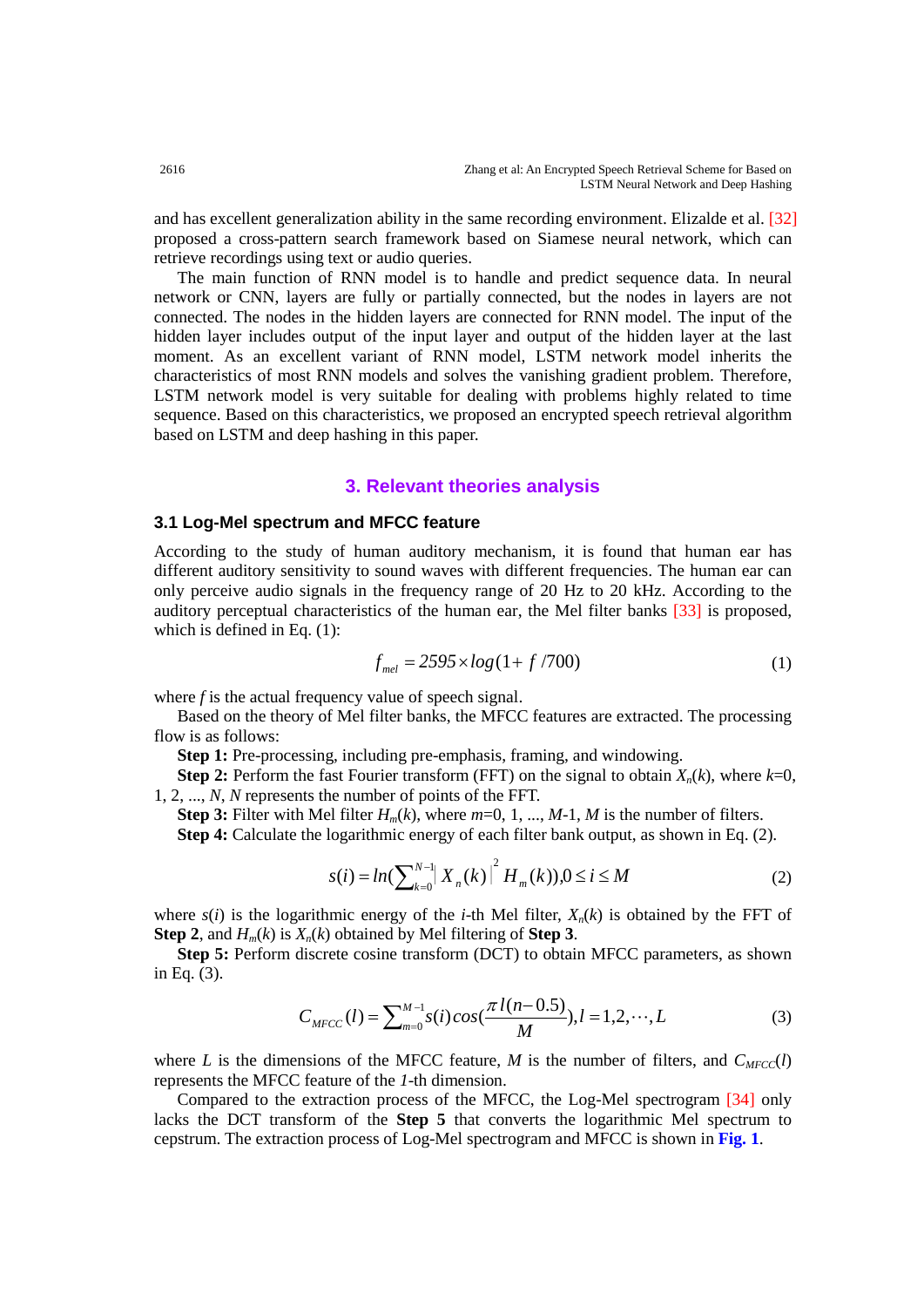

**Fig. 1.** Log-Mel spectrogram and MFCC extraction process

## **3.2 Long Short-Term Memory (LSTM) neural network**

LSTM [35] is specially designed to solve the long-term dependence problem of common RNN model. It is suitable for processing and predicting important events with relatively long time intervals.

Compared with the basic RNN model, the biggest change of LSTM model is to replace the neural node with a neuron containing input gate, output gate, forget gate and memory unit (Cell). Among them, input gate, output gate and forget gate are all logic units. They do not send output to other neurons. Instead, they are responsible for setting weights at the edges of other parts of the neural network connected with the memory unit, which are used to modify the error function of selective memory feedback as the gradient decreases. The Cell replaces internal storage and maintains data in Cell, which is called Cell state. This cell state runs through the entire LSTM model architecture with only a small amount of linear interaction, which allows information to remain unchanged during transmission. **Fig. 2** shows the structure of LSTM neurons.



**Fig. 2.** LSTM neuron structure

As shown in **Fig. 2**, the Cell state of the output gate is preserved by a cyclic connection, and the Cell state information is controlled by multiplication. Since memory capacity is limited, early memories decays exponentially, and Cell state is designed to maintain long-term memory. The input gate, output gate and forget gate in **Fig. 2** have the same control unit structure, which is mainly composed of activation function and multiplication operation.

## **3.3 4D quadratic autonomous hyperchaotic system**

The 4D quadratic autonomous hyperchaotic system [36] is derived from the classical Lorenz system and generates hyperchaotic systems by extending the system dimensions with additional state variables. Hyperchaotic systems have many applications in multimedia data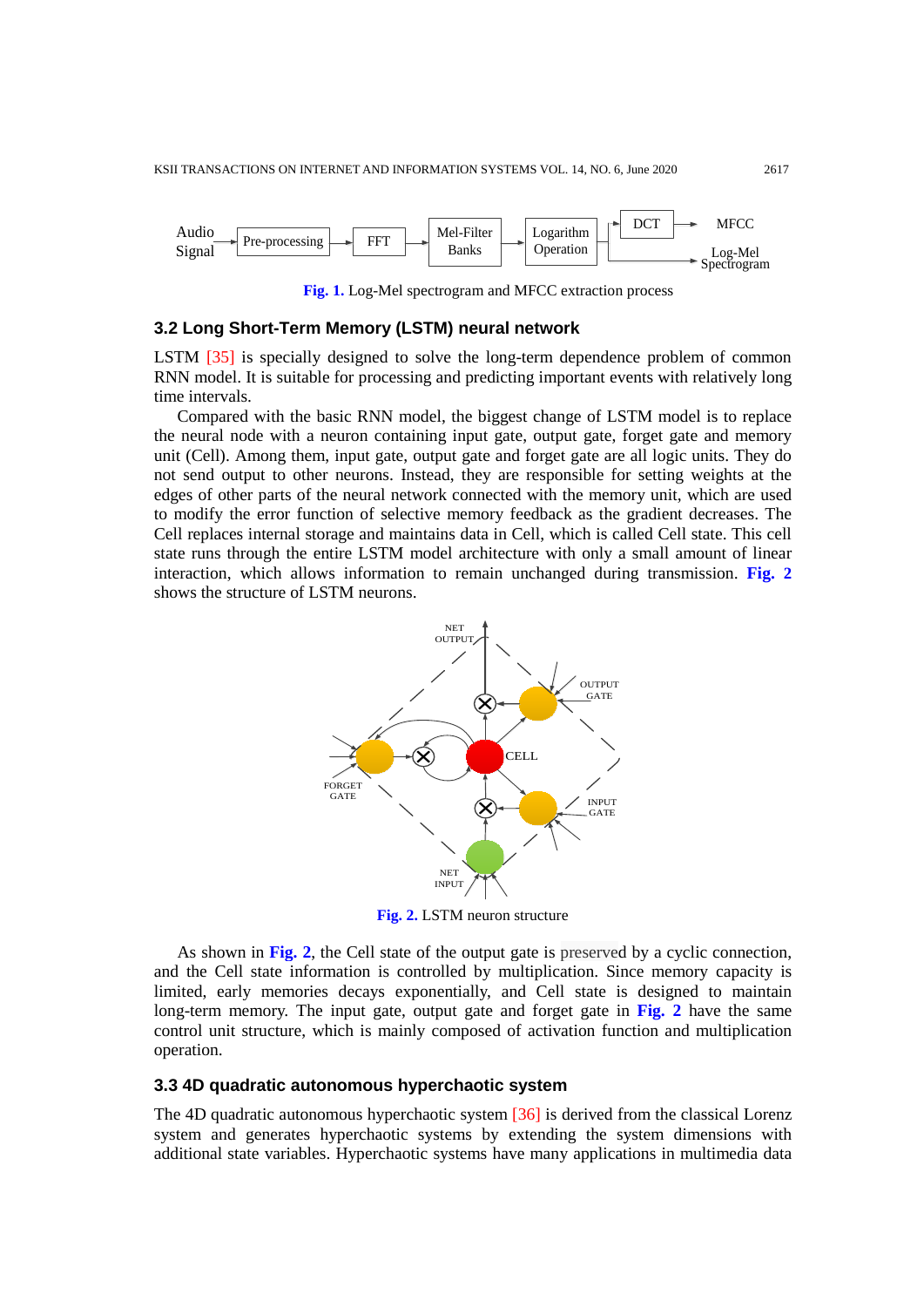encryption, and its system equation is defined in Eq. (4):

$$
\begin{cases}\n\dot{x}_1 = a(x_2 - x_1) \\
\dot{x}_2 = bx_1 - x_2 + ex_4 - x_1x_3 \\
\dot{x}_3 = -cx_3 + x_1x_2 + x_1^2 \\
\dot{x}_4 = -dx_2\n\end{cases}
$$
\n(4)

where  $x_1, x_2, x_3, x_4$  are state variables, *a*, *b*, *c*, *d*, *e* are positive real parameters of the system. When the initial value  $K=(x_0, y_0, z_0, w_0)$  is used as the system key, the four-dimensional chaotic sequence  $X = \{x(i), 1 \le i \le N\}$ ,  $Y = \{y(i), 1 \le i \le N\}$ ,  $Z = \{z(i), 1 \le i \le N\}$ ,  $W = \{w(i), 1 \le i \le N\}$  can be generated for encryption. Where, *N* is the number of iterations.

The experience shows that when  $a=10$ ,  $b=28$ ,  $c=8/3$ ,  $d=1$ ,  $e=16$ , and initial value *K* is (1, 1, 1, 1), the Lyapunov index is (0.416, 0.1348, -0.0014, -14.22). Since there are two positive Lyapunov exponents in the system, it is obvious that the system is in hyperchaotic state and has more complex dynamic characteristics.

## **4. The proposed scheme**

#### **4.1 System model**

**Fig. 3** shows our proposed encrypted speech retrieval system model based on LSTM and deep hashing. The model mainly includes the construction of encrypted speech library, deep hashing construction and generation system hashing index table, and user speech retrieval.



**Fig. 3.** Encrypted speech retrieval system model based on LSTM and deep hashing

As shown in **Fig. 3**, for the construction of the encrypted speech library, the original speech is encrypted by the 4D quadratic autonomous hyperchaotic encryption algorithm and uploads to the encrypted speech library in the cloud. For the deep hashing construction and generation system hashing index table, the Log-Mel Spectrogram/MFCC of the original speech is first extracted as the training data to pre-train LSTM model. Then deep features extracted from the trained LSTM model is combined with hash function to construct binary deep hash sequence of the speech. A one-to-one mapping relationship with the encrypted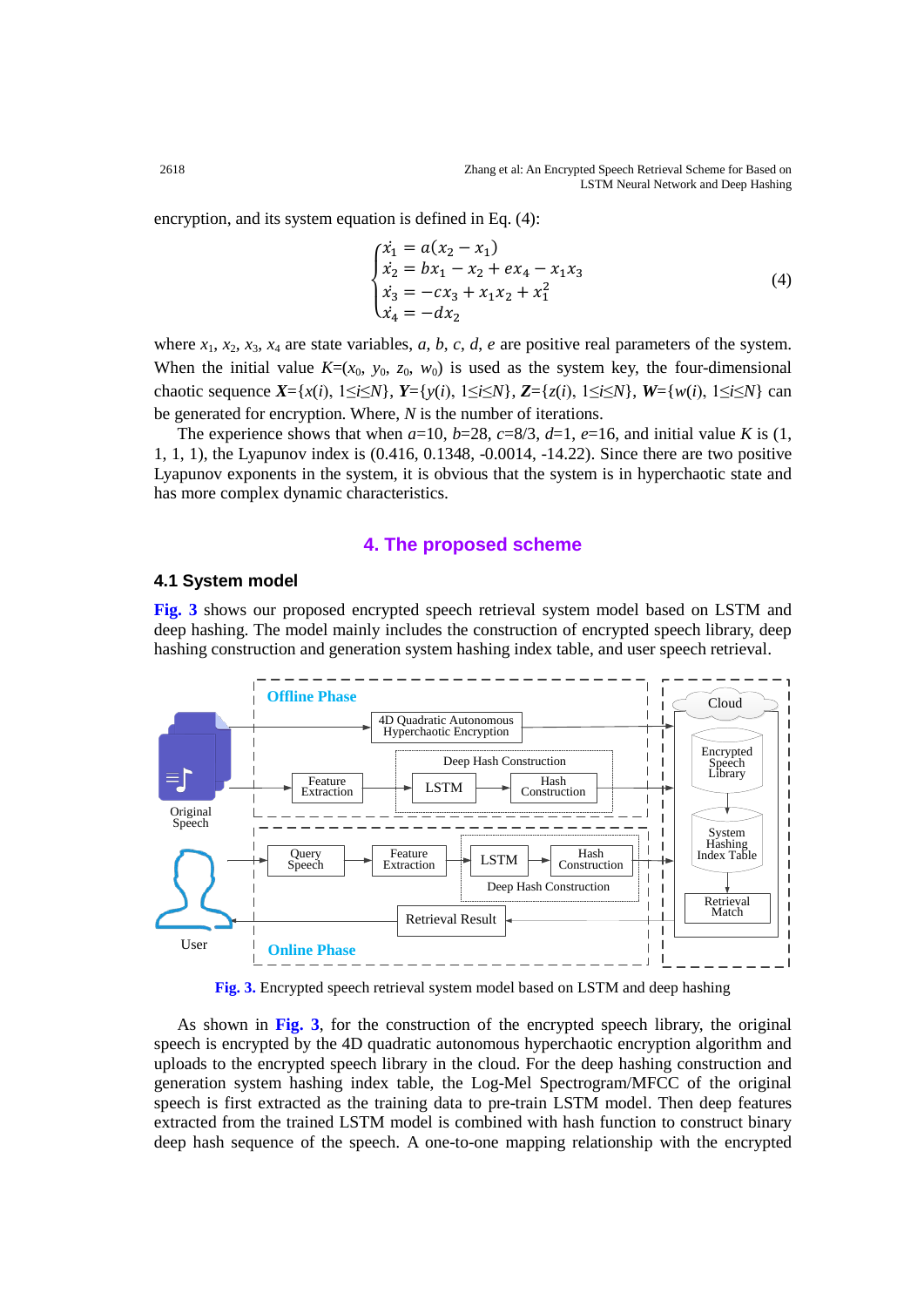speech is established and uploads to the system hashing index table in the cloud. In the user speech retrieval, the same deep hashing construction method is used to generate the binary deep hashing code of the query speech. Through the normalized Hamming distance algorithm, the generated deep hash sequence is matched in the system hash index table and the retrieval result is returned.

In this model, the encrypted speech library and the system hashing index table are constructed offline, and the user speech retrieval can generate a retrieval index online.

## **4.2 Construction of encrypted speech library**

To ensure the privacy and security of speech data stored in the cloud, the original speech is encrypted by the 4D quadratic autonomous hyperchaotic encryption algorithm described in Section 3.3. **Fig. 4** shows the flow chart of 4D quadratic autonomous hyperchaotic speech encryption.



**Fig. 4.** Flow chart of 4D quadratic autonomous hyperchaotic speech encryption

The speech encryption process is as follows:

**Step 1:** Pre-processing. The original speech  $S = \{s(i), 1 \le i \le L\}$  is divided into *V* frames of length *N* per frame, and each speech frame is represented as  $S(x)$ , where  $N=256$ ,  $V=250$ , *L*=64,000.

**Step 2:** Inter-frame scrambling. All speech frames  $S_x = \{S_x(i), 1 \leq j \leq V\}$  are scrambled using the first-dimensional chaotic sequence  $X = \{x(i), 1 \le i \le V\}$  generated by 4D quadratic autonomous hyperchaotic system. Firstly, the elements of the first-dimensional chaotic sequence *X* are sorted in ascending order to get *X'*. Then the original position index  $I_x$ sequence corresponding to each element of  $X'$  is used as the scrambling sequence. Finally, the position scrambling of  $S<sub>x</sub>$  is performed by  $I<sub>x</sub>$ , and the inter-frame scrambling speech  $S_v = \{S_v(i), 1 \leq j \leq V\}$  is obtained.

**Step 3:** Intra-frame scrambling. The scrambling operation is performed on the sample points of each intraframe  $S_y(i)$  using the second-dimensional chaotic sequence  $Y=\{y(i), 1 \leq i$  $\leq N$ } generated by 4D quadratic autonomous hyperchaotic system. Firstly, the elements of the second-dimensional chaotic sequence *Y* are sorted in ascending order to get *Y'*. Then the original position index  $I<sub>y</sub>$  sequence corresponding to each element of  $Y'$  is used as the scrambling sequence. Finally, the position scrambling of  $S_v(j)$  is performed by  $I_v$ , and the intra-frame scrambling speech  $S_z(j)$  is obtained.

**Step 4:** XOR diffusion. The third-dimensional chaotic sequence  $\mathbb{Z}=\{z(i), 1 \leq i \leq N \times V\}$ and the fourth-dimensional chaotic sequence  $W = \{w(i), 1 \le i \le N \times V\}$  generated by 4D quadratic autonomous hyperchaotic system are used to diffuse the scrambled one-dimensional speech  $S_z = \{S_z(i), 1 \le i \le L\}$  forward and backward respectively by Eq. (5) and Eq. (6).

$$
S'_z(i) = S'_z(i-1) \oplus z(i) \oplus S_z(i) \tag{5}
$$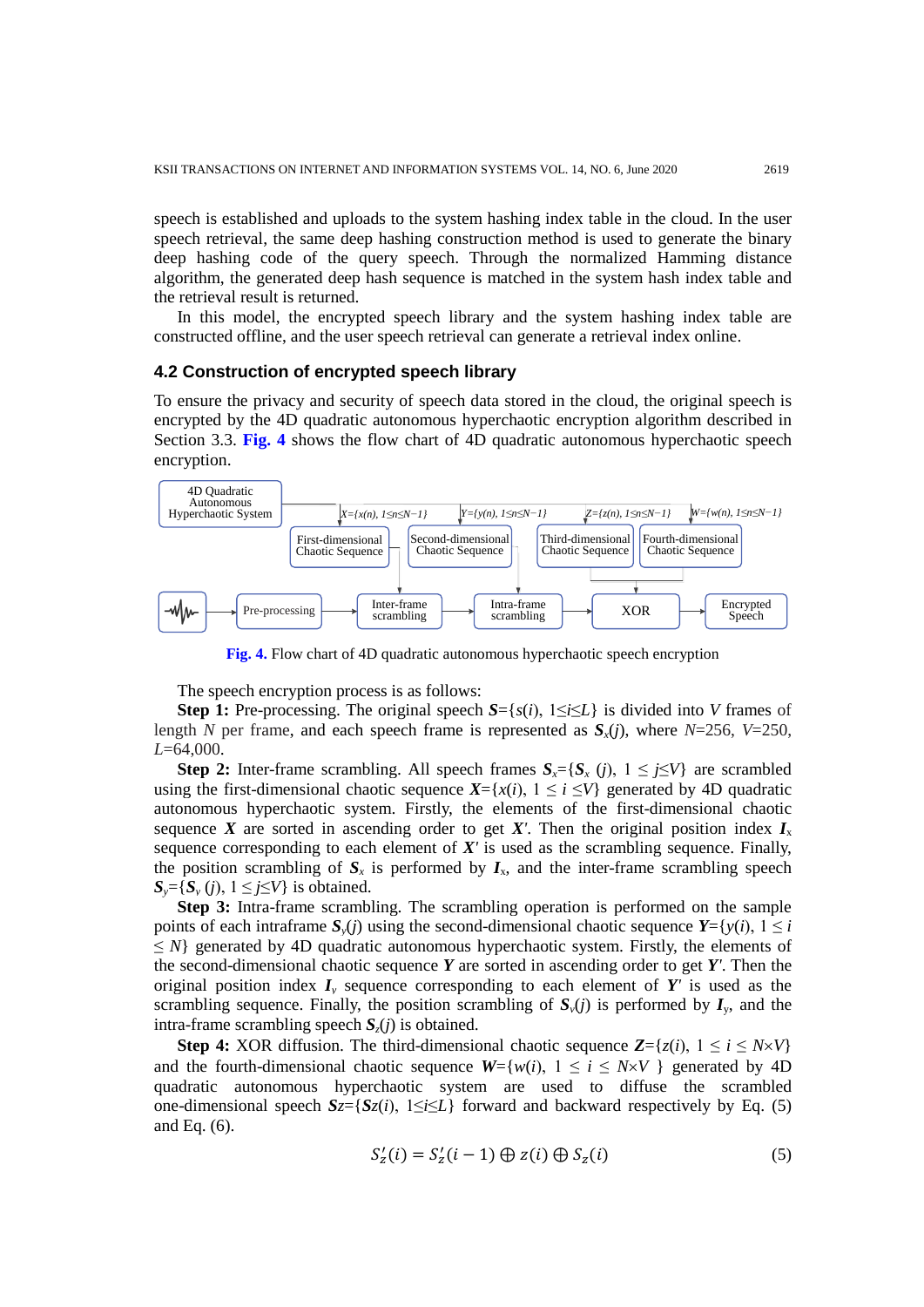2620 Zhang et al: An Encrypted Speech Retrieval Scheme for Based on LSTM Neural Network and Deep Hashing

$$
S_z''(i) = S_z''(i+1) \oplus w(i) \oplus S_z'(i)
$$
 (6)

where  $S''_z(i)$  is each sample point after XOR diffusion,  $i=1, 2, ..., L$ .

**Step 5:** Restore the speech. Finally, it is reconstructed into time domain speech, and the encrypted speech signal  $S' = \{S''(i), 1 \le i \le L\}$  is obtained.

**Step 6:** Construction of encrypted speech library. The above encryption process is performed on all the original speech in the original speech library, and uploads to the encrypted speech library in the cloud.

## **4.3 LSTM model construction**

**Fig. 5** shows the LSTM model of the proposed scheme. This scheme uses the LSTM model to learn speech representation, which can break through the limitations of hand-crafted features.



**Fig. 5.** The LSTM model proposed in this paper

As shown in **Fig. 5**, the framework consists mainly of LSTM and 2 fully connected layers. The number of filters in the LSTM is 128, and the Batch Normalization algorithm is introduced to improve the network fitting speed and reduce the training time. In addition, the Dropout layer is introduced to prevent Over-fitting during the training process of the deep learning network, and the experimentally verified setting parameter is 0.75. The Flatten layer is designed to turn data into one-dimensional data for input to the fully connected layer. The fully connected layer Dense contains 384 nodes as the feature extraction layer, and the rectification linear unit (ReLU) is selected as the nonlinear activation function. Finally, the speeches with the same content are divided into one class, which is divided into 10 class. And the SoftMax layer is used as the network output layer. In the experimental process, we experimented by adding or deleting layers and modifying parameters, and verified the optimal results of the network model through loss, test accuracy, recall and precision.

The LSTM model shown in **Fig. 5**, and it is implemented by Python's Keras library. The loss function for training is binary cross entropy. The optimization algorithm is stochastic gradient descent (SGD).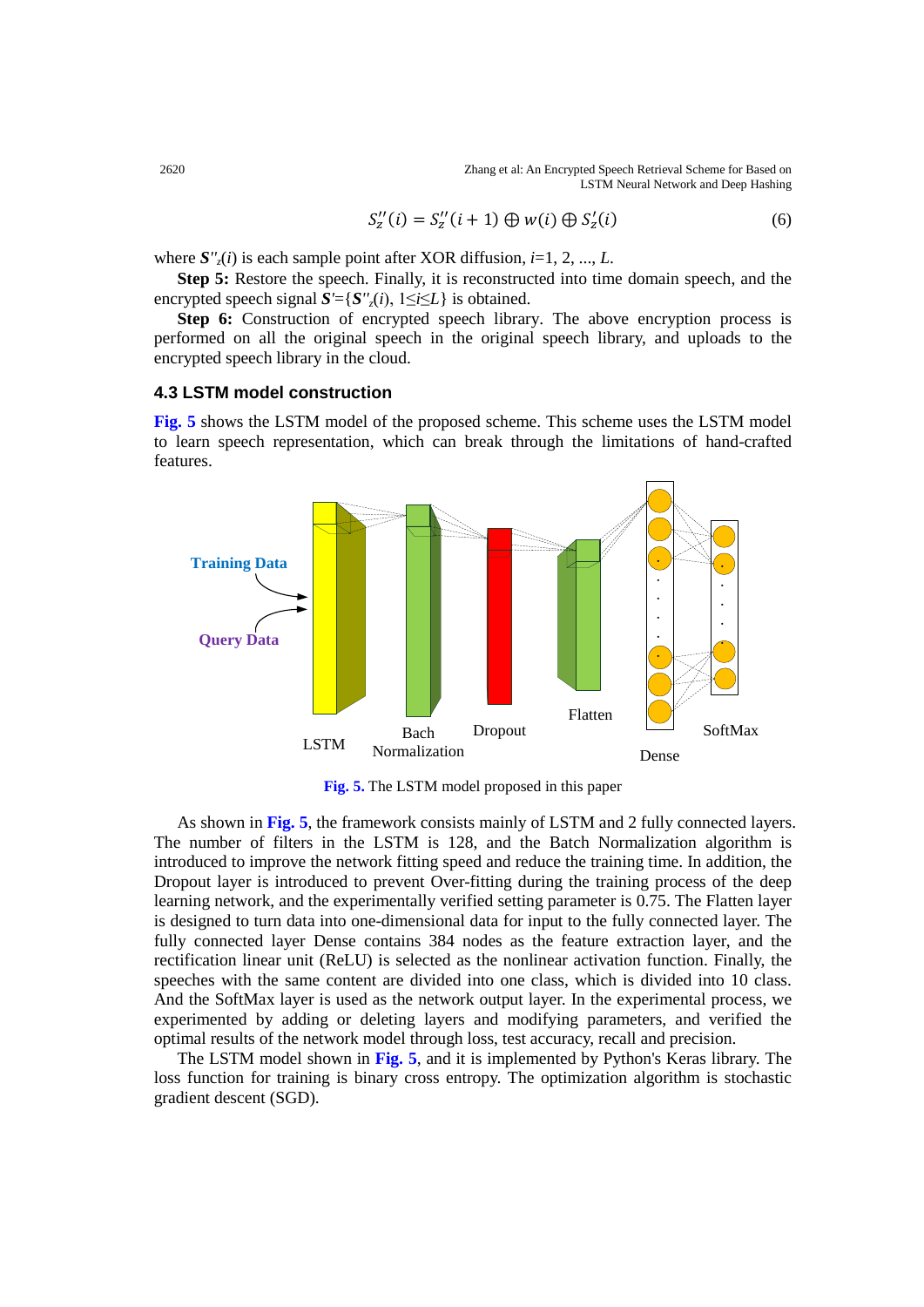#### **4.4 Deep hashing construction**

The research has shown that the features extracted in the fully connected layer have been widely used in image and audio fields. However, due to the extracted features are high-dimensional vectors, the retrieval efficiency is very low in large corpora. In this paper, we convert the extracted feature vector into binary sequence to facilitate effective speech retrieval and reduce computational cost. The Hamming distance can be used to achieve fast retrieval and matching. The construction process of the binary deep hashing sequence is as follows:

**Step 1:** Speech feature extraction. The Log-Mel spectrogram and MFCC are extracted from the speech using the feature extraction method described in Section 3.1. In the feature extraction stage, the Librosa library [37] extracts audio features at a sampling rate of 16 kHz with frame length and frame shift set to 25 ms and 10 ms, respectively. And the Hamming window function is used. The Log-Mel spectrogram/MFCC feature coefficients is 20 dimensions. Since the speech in the experimental dataset has different durations, the input speech duration is fixed to 4s.

**Step 2:** Deep feature extraction. The extracted features as input to trained LSTM model in Fig. 5, and the deep features  $H=\{H(i)|i=1, 2, ..., M\}$  are extracted from the fully connected layer Dense.

**Step 3:** Deep hashing construction. The extracted deep feature  $H=\{H(i)|i=1, 2, ..., M\}$ generates hashing sequence  $\mathbf{h} = \{h(i)|i=1, 2, ..., M\}$  by Eq. (7), where *M* is the number of extracted features (the number of Dense nodes).

$$
h(i) = \begin{cases} I & H(i) > H_{median} \\ 0 & H(i) \le H_{median} \end{cases}, i = 1, 2, \cdots, M
$$
 (7)

where  $H_{\text{median}}$  is the median of the feature vector  $H$ , and  $M$  is the length of the deep binary hashing sequence (the number of Dense nodes is 384).

**Step 4:** Construct a system hashing index table. According to the above steps, the deep hashing sequences  $(h_1, h_2, ..., h_r)$  of all the original speeches  $(S_1, S_2, ..., S_N)$  are obtained. The deep hashing sequence generated establish a one-to-one mapping relationship of *Key*-*Value* with the encrypted speech, and upload to the system hashing index table in the cloud.

#### **4.5 User speech retrieval**

When querying the speech, the querying user submits the speech to be queried online, and the encrypted speech retrieval can be performed by means of "no downloading, no decryption". The speech retrieval process is as follows:

**Step 1:** Submit the query speech. Given the speech *q* to be queried, the Dense layer output  $H_q$  of the trained LSTM model is first extracted as a deep feature, and then the deep binary code  $h_{\alpha}$  is obtained by the Eq. (7).

**Step 2:** Retrieve the matching. The deep hashing sequence *h***<sup>q</sup>** generated in S**tep 1** and the hash sequence  $h_x$  in the system hashing index table are matched by the normalized Hamming distance (also known as the bit error rate, BER) algorithm  $D(h_x, h_y)$ . The BER is calculated as shown in Eq. (8):

$$
D(h_x, h_q) = \frac{1}{M} \sum_{i=1}^{M} (|h_x(i) - h_q(i)|) = \frac{1}{M} \sum_{i=1}^{M} h_x(i) \otimes h_q(i), i = 1, 2, \cdots, M
$$
 (8)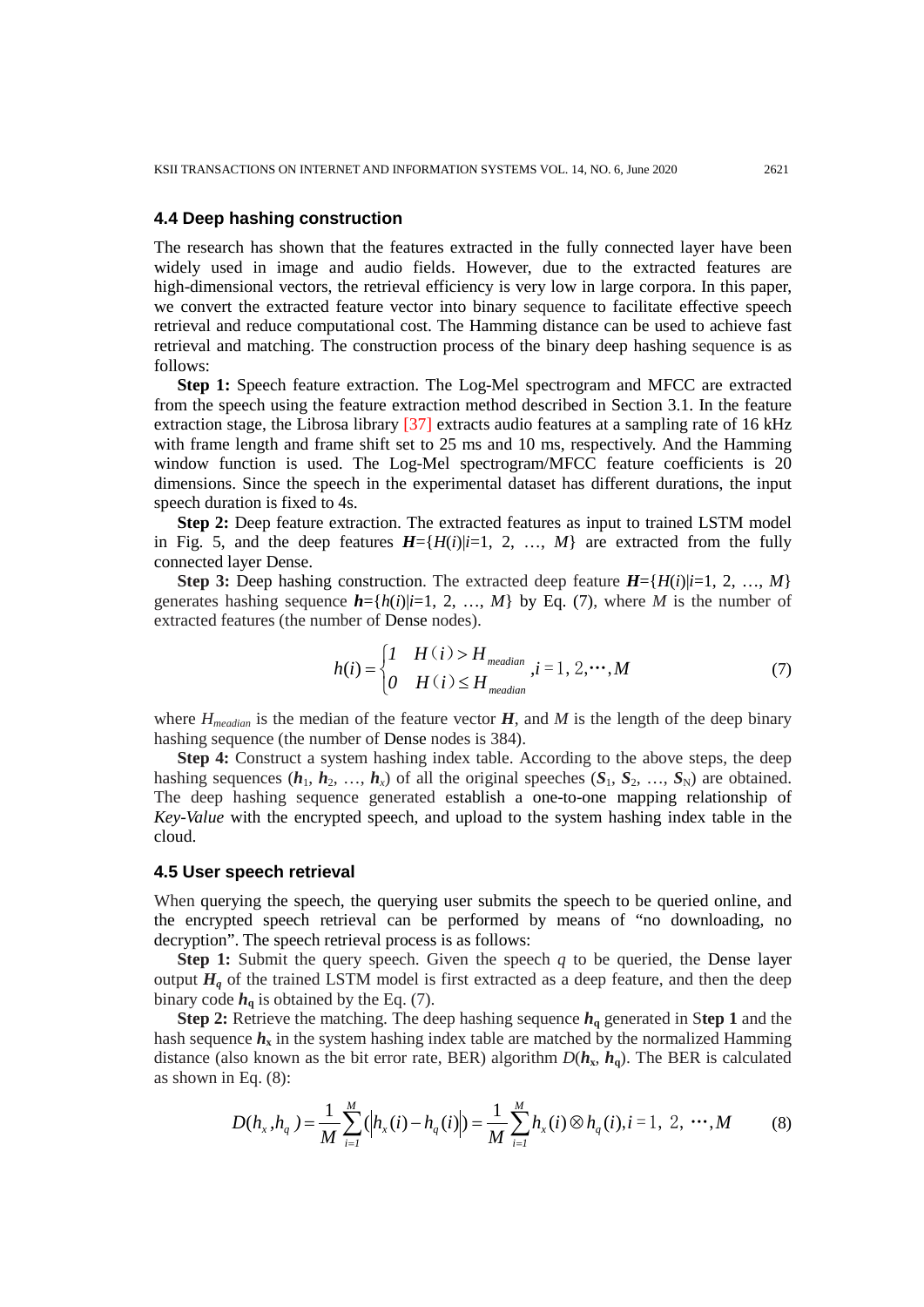where *M* is the length of the deep binary hashing sequence.

In retrieval, the threshold  $T(0 < T < 0.5)$  is set as the similarity measurement threshold. If  $D(h_x, h_0) \le T$ , the retrieval is successful and the decrypted speech is returned to user; otherwise, the retrieval is fail. And the retrieval accuracy is very relevant to the setting of the threshold *T*.

## **4.6 Speech decryption**

The retrieved speech is decrypted, and the decryption process is the reverse process of encryption. The speech decryption process is as follows:

**Step 1:** Import the encrypted speech  $S_z = \{S_z(i), 1 \le i \le L\}$  where  $L = 64,000$ , and use the same key as the encryption to generate the chaotic sequence using the 4D quadratic autonomous hyperchaotic system.

**Step 2:** XOR diffusion. The fourth-dimensional chaotic sequence  $W = \{w(i), 1 \le i \le N \times V\}$ and the third-dimensional chaotic sequence  $\mathbb{Z} = \{z(i), 1 \le i \le N \times V\}$  generated by 4D quadratic autonomous hyperchaotic system, and use chaotic sequences to inverse diffuse the encrypted speech  $S_z = \{S_z(i), 1 \le i \le L\}$  by Eq. (9) and Eq. (10).

$$
S'_z(i) = S'_z(i+1) \oplus w(i) \oplus S_z(i)
$$
\n(9)

$$
S_z''(i) = S_z''(i-1) \oplus z(i) \oplus S_z'(i)
$$
 (10)

where  $S''_{z}(i)$  is each sample point after XOR diffusion,  $i=1, 2, ..., L$ .

**Step 3:** Intra-frame scrambling. For the speech  $S''_z = \{S''_z(i), 1 \le i \le L\}$  in **Step 2** is divided into *V* frames of length *N* per frame, then the speech of each frame is represented as  $S'_{z}(i)$ , where *N*=256, *V*=250, *L*=64,000. Then, the intraframe sampling points are scrambled using the second-dimensional chaotic sequence  $Y = \{y(i), 1 \le i \le N\}$  generated by the 4D quadratic autonomous hyperchaotic system. Firstly, the elements of the second-dimensional chaotic sequence *Y* are sorted in ascending order to get *Y*<sup>*'*</sup>. Then the original position index  $I$ <sup>*y*</sup> sequence corresponding to each element of *Y'* is used as the scrambling sequence. Finally, the position scrambling of  $S''_{z}(j)$  is performed by  $I_{y}$ , and the intra-frame scrambling speech *Sy*(*j*) is obtained.

**Step 4:** Inter-frame scrambling. All speech frames  $S_y = \{S_y(i), 1 \leq j \leq V\}$  are scrambled using the first-dimensional chaotic sequence  $X = \{x(i), 1 \le i \le V\}$  generated by 4D quadratic autonomous hyperchaotic system. Firstly, the elements of the first-dimensional chaotic sequence *X* are sorted in ascending order to get *X'*. Then the original position index  $I_x$ sequence corresponding to each element of  $X'$  is used as the scrambling sequence. Finally, the position scrambling of  $S_y$  is performed by  $I_x$ , and the inter-frame scrambling speech  $S_{\rm x} = \{S_{\rm x}(i), 1 \leq j \leq V\}$  is obtained.

**Step 5:** Restore the speech. Finally, the speech  $S<sub>i</sub> = \{S<sub>x</sub>(i), 1 \leq j \leq V\}$  obtained in Step 4 is reconstructed into time domain speech, and the decrypted speech signal  $S = \{s(i), 1 \le i \le L\}$  is obtained.

# **5. Experimental results and performance analysis**

We use the speech in the THCHS-30 [38] as the experimental data. It is an open Chinese speech database published by the center for speech and language technology (CSLT) of Tsinghua University. A single-channel wav format speech segment with a frequency of 16 kHz and a sampling accuracy of 16 bits. In the LSTM model training stage, 10 segments of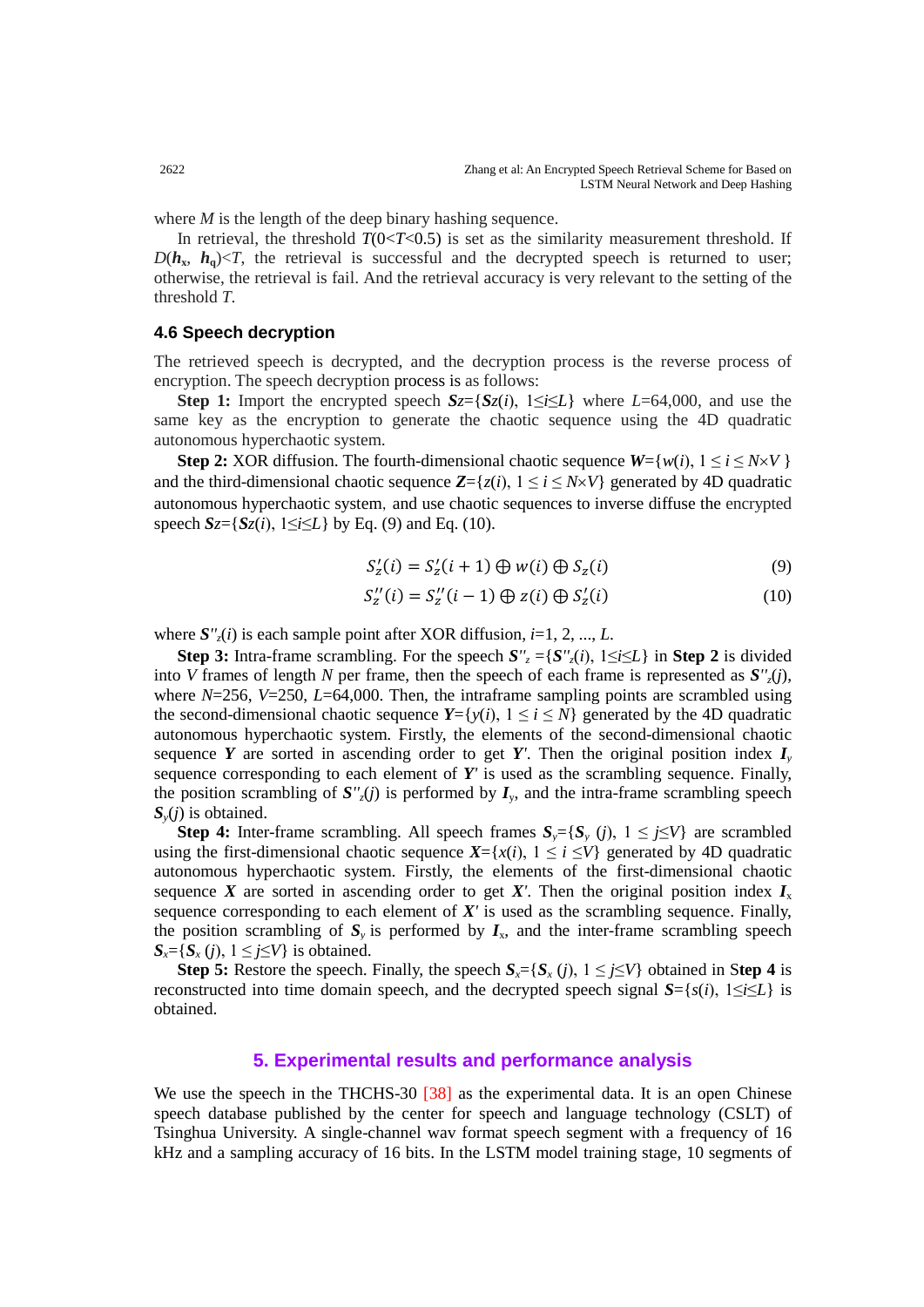speech with different contents are selected from 17 different speakers. We perform17 speech content preserving operations (CPOs) including amplitude adjustment, noise addition, re-quantization, resampling, and MP3. A total of 3,060 speeches were obtained. The robustness of the system is improved while increasing the amount of data. In the performance analysis, in order to better verify the feasibility, 1,000 speeches with 4s are randomly selected in the speech library for evaluation. In order to better test the retrieval efficiency, 10,000 speeches with 4s are randomly selected for evaluation.

The experimental hardware platform is: Intel(R) Core (TM) i7-8750H CPU, 2.20GHz, 8GB of memory. The software environment is: Windows 10, MATLAB R2017b, JetBrains PyCharm Community Edition 2019.1.3 x64.

#### **5.1 Performance analysis of the proposed LSTM model**

LSTM model is the most important part of encrypted speech retrieval. Our main goal is to propose a deep learning network to extract deep semantic feature of speech, and test the performance of the model through pre-training model. **Fig. 6** shows the train/test loss curves of Log-Mel Spectrogram/MFCC features in CNN, RNN and LSTM models.



As shown in **Fig. 6**, the LSTM model converges faster and loses less in the test phase. This is because although CNN model still has performance advantages in classification, it is still relatively scarce in dealing with some sequential tasks. As an improved version of RNN model, LSTM network model inherits the characteristics of most RNN models, which makes LSTM more suitable for handling problems highly related to time sequence.

To better compare the reliability of CNN, RNN and LSTM models, the train accuracy of the models for the two features can be calculated. **Table 1** shows the train accuracy of CNN, RNN and LSTM models with Log-Mel Spectrogram/MFCC is used as input.

| <b>Networks</b> | <b>Methods</b>      | Test Accuracy (%) |  |
|-----------------|---------------------|-------------------|--|
| <b>CNN</b>      | Log-Mel Spectrogram | 99.59             |  |
|                 | <b>MFCC</b>         | 99.48             |  |
| <b>RNN</b>      | Log-Mel Spectrogram | 99.66             |  |
|                 | <b>MFCC</b>         | 99.61             |  |
| <b>LSTM</b>     | Log-Mel Spectrogram | 99.69             |  |
|                 | <b>MFCC</b>         | 99.64             |  |

**Table 1.** Performance comparison of test accuracy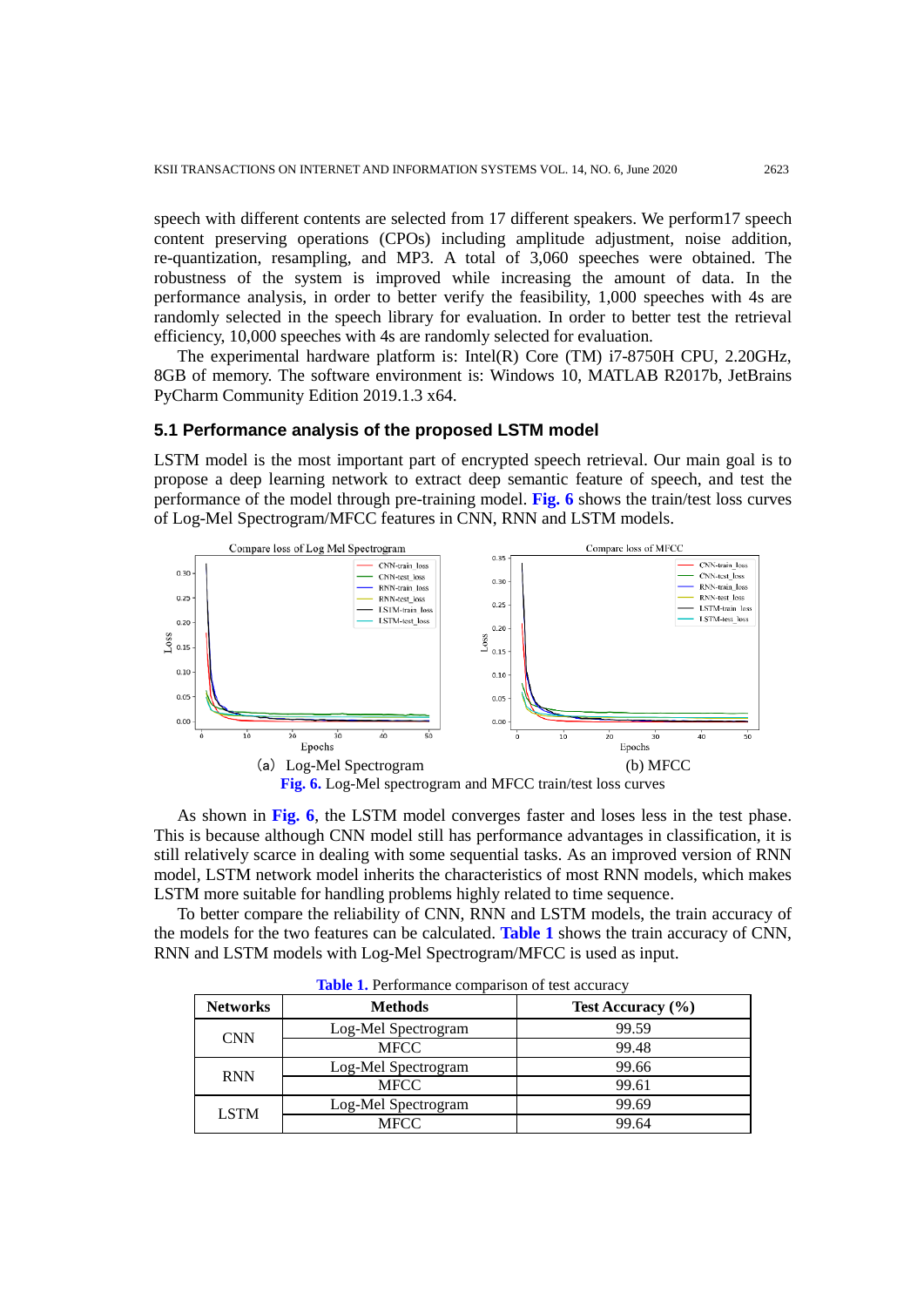It can be seen from **Table 1** that the Log-Mel Spectrogram and MFCC have different performances in the CNN, RNN and LSTM network models. The accuracy of using the LSTM model is significantly higher than other network models.

To further test the feasibility of CNN, RNN and LSTM network models, the Eq. (11) is used to calculate the AP (Average Precision) for the speech after different speech CPOs. Then the mAP (mean Average Precision) of **Table 2** is obtained by the Eq. (12).

$$
AP(q) = \frac{\sum_{k}^{n} \left(\frac{1}{k} \times rel(k)\right)}{m}, rel(k) \in \{0, 1\}
$$
\n<sup>(11)</sup>

$$
mAP = \frac{\sum_{q=1}^{Q} AP(q)}{Q} \tag{12}
$$

where *Q* represents the number of query,  $AP(q)$  represents the query accuracy of the *q*-th, and *n* represents the number of speeches, *rel*(*k*) represents whether the retrieved *k*-th speech is related to the query speech (correlation 1, irrelevant 0).

| <b>Networks</b> | <b>Methods</b>      | $\mathbf{mAP}$ (%) |
|-----------------|---------------------|--------------------|
| <b>CNN</b>      | Log-Mel Spectrogram | 91.58              |
|                 | <b>MFCC</b>         | 85.39              |
| <b>RNN</b>      | Log-Mel Spectrogram | 92.01              |
|                 | <b>MFCC</b>         | 87.18              |
| <b>LSTM</b>     | Log-Mel Spectrogram | 92.45              |
|                 | <b>MFCC</b>         | 89.32              |
| Ref. [32]       | <b>MFCC</b>         | 56                 |
|                 | Walnet              | 72                 |

**Table 2.** Performance comparison of *mAP* accuracy

The larger the mAP value, the better the retrieval algorithm. **Table 2** shows that the LSTM method in this paper is superior to CNN, RNN and Ref. [32]. It can be concluded that the LSTM model can more truly represent or simulate the cognitive process of human behavior, logic and nerve organization, so it is more suitable for learning time sequence.

#### **5.2 Performance comparison with existing perceptual hashing methods**

In the proposed scheme, LSTM model can achieve better retrieval results. And the normalized Hamming distance (also known as BER) is used to analyze the discrimination and robustness of the proposed deep hashing algorithm. The degree of similarity between speeches can be determined by calculating the BER between deep hash sequences. The BER obtained from hash sequences of different speech content is basically obeys normal distribution. To better verify the discrimination at different thresholds, the false accept rate (FAR) as shown in Eq. (13) is introduced. Meanwhile, to better test the reliability of the algorithm, 1,000 speeches were randomly selected for evaluation in the THCHS-30. Through pairwise matching of hashing codes on 1,000 speeches, and  $1,000 \times 999/2 = 499,500$  BER data are obtained.

**Fig. 7** shows the BER normal probability distribution of the log-Mel Spectrogram and MFCC in 1,000 speeches.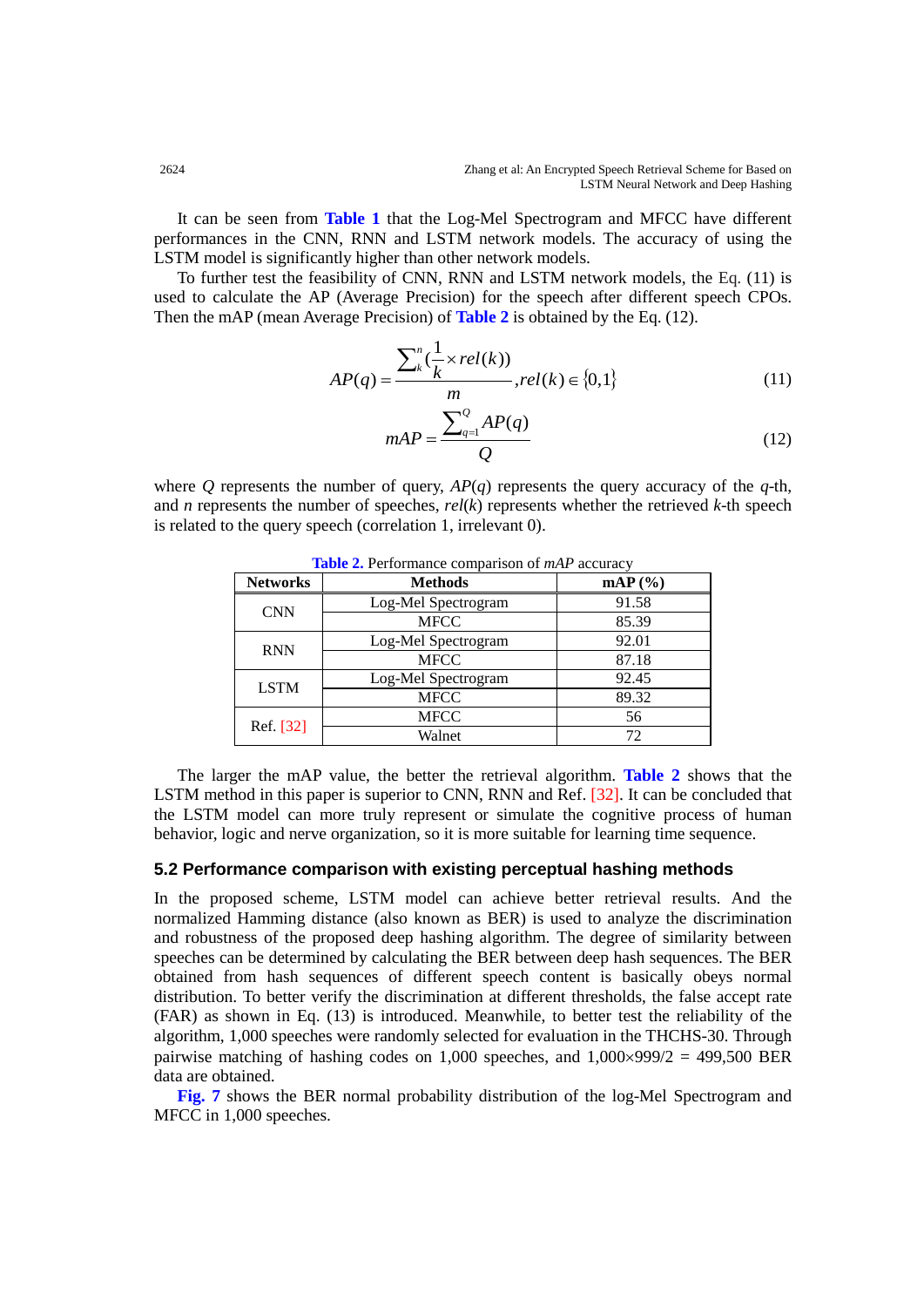

It can be seen from **Fig. 7**(a) and **Fig. 7**(b) that the probability distribution of the BER values almost overlaps with the probability curve of the normal distribution, the binary deep hashing sequence obtained by the proposed algorithm basically obeys the normal distribution.

According to the De Moivre-Laplace central limit theorem, the BER is used as the similarity measure and the BER approximates the normal distribution  $\mu = p, \delta = \sqrt{p(1-p)/N}$ where *N* is the hashing sequence length,  $\mu$  is the BER mean,  $\delta$  is the BER standard deviation, and  $p$  is the probability of the hash sequence  $0, 1$  occurring. The more the distribution curves of BER coincide, the better the performance of our algorithm. In this paper, the length of the deep hash sequence is n = 384, which can calculate the mean value  $\mu$ =0.5 and standard deviation  $\delta$ =0.0255 of the parameters of the theoretical normal distribution. In the experiment, the BER mean of Log-Mel spectrogram is  $\mu_0$ =0.4963, and the standard deviation is  $\delta_0$ =0.0364. The BER mean of MFCC is  $\mu_1$ =0.4977, and the standard deviation  $\delta_1$ =0.0339. The FAR with different thresholds  $\tau$  can be calculated according to Eq. (13).

$$
FAR(\tau) = \int_{-\infty}^{\tau} f(x/\mu, \delta) dx = \int_{-\infty}^{\tau} \frac{1}{\delta\sqrt{2\pi}} e^{-\frac{-(x-\mu)^2}{2\delta^2}dx}
$$
(13)

where  $\tau$  is the threshold of hash matching,  $\mu$  is the BER mean,  $\delta$  is the BER standard deviation, and the *x* is BER.

**Table 3** shows the comparison results between the proposed scheme and the existing perceptual hashing based encrypted speech retrieval methods Ref. [3, 5, 6, 7] at different thresholds. The lower FAR of perceptual hashing algorithm, the higher the anti-collision performance and the better the discrimination of the algorithm.

| τ    | Log-Mel              | <b>MFCC</b>          | <b>Ref.</b> [3]      | <b>Ref.</b> [5]      | <b>Ref.</b> [6]      | <b>Ref.</b> [7]        |
|------|----------------------|----------------------|----------------------|----------------------|----------------------|------------------------|
| 0.02 | $2.00\times10^{-39}$ | $2.14\times10^{-45}$ | $1.88\times10^{-29}$ | $4.27\times10^{-26}$ | $8.44\times10^{-42}$ | $4.78\times10^{-38}$   |
| 0.04 | $2.38\times10^{-36}$ | $7.66\times10^{-42}$ | $4.22\times10^{-27}$ | $4.25\times10^{-24}$ | $1.60\times10^{-38}$ | $4.22\times10^{-35}$   |
| 0.06 | $2.10\times10^{-33}$ | $1.94\times10^{-38}$ | $7.58\times10^{-25}$ | $3.48\times10^{-22}$ | $2.20\times10^{-35}$ | $2.81\times10^{-32}$   |
| 0.08 | $1.37\times10^{-30}$ | $3.47\times10^{-35}$ | $1.07\times10^{-22}$ | $2.35\times10^{-20}$ | $2.20\times10^{-32}$ | $1.40\times10^{-29}$   |
| 0.10 | $6.62\times10^{-28}$ | $4.39\times10^{-32}$ | $1.20\times10^{-20}$ | $1.30\times10^{-18}$ | $1.59\times10^{-29}$ | $5.25 \times 10^{-27}$ |
| 0.12 | $2.37\times10^{-25}$ | $3.93\times10^{-29}$ | $1.05\times10^{-18}$ | $5.96\times10^{-17}$ | $8.40\times10^{-27}$ | $1.48\times10^{-24}$   |
| 0.14 | $6.31\times10^{-23}$ | $2.50\times10^{-26}$ | $7.26\times10^{-17}$ | $2.25\times10^{-15}$ | $3.21\times10^{-24}$ | $3.15\times10^{-22}$   |
| 0.16 | $1.24\times10^{-20}$ | $1.12\times10^{-23}$ | $3.95\times10^{-15}$ | $6.97\times10^{-14}$ | $8.90\times10^{-22}$ | $5.02\times10^{-20}$   |

**Table 3.** Comparison of FAR with existing methods at different thresholds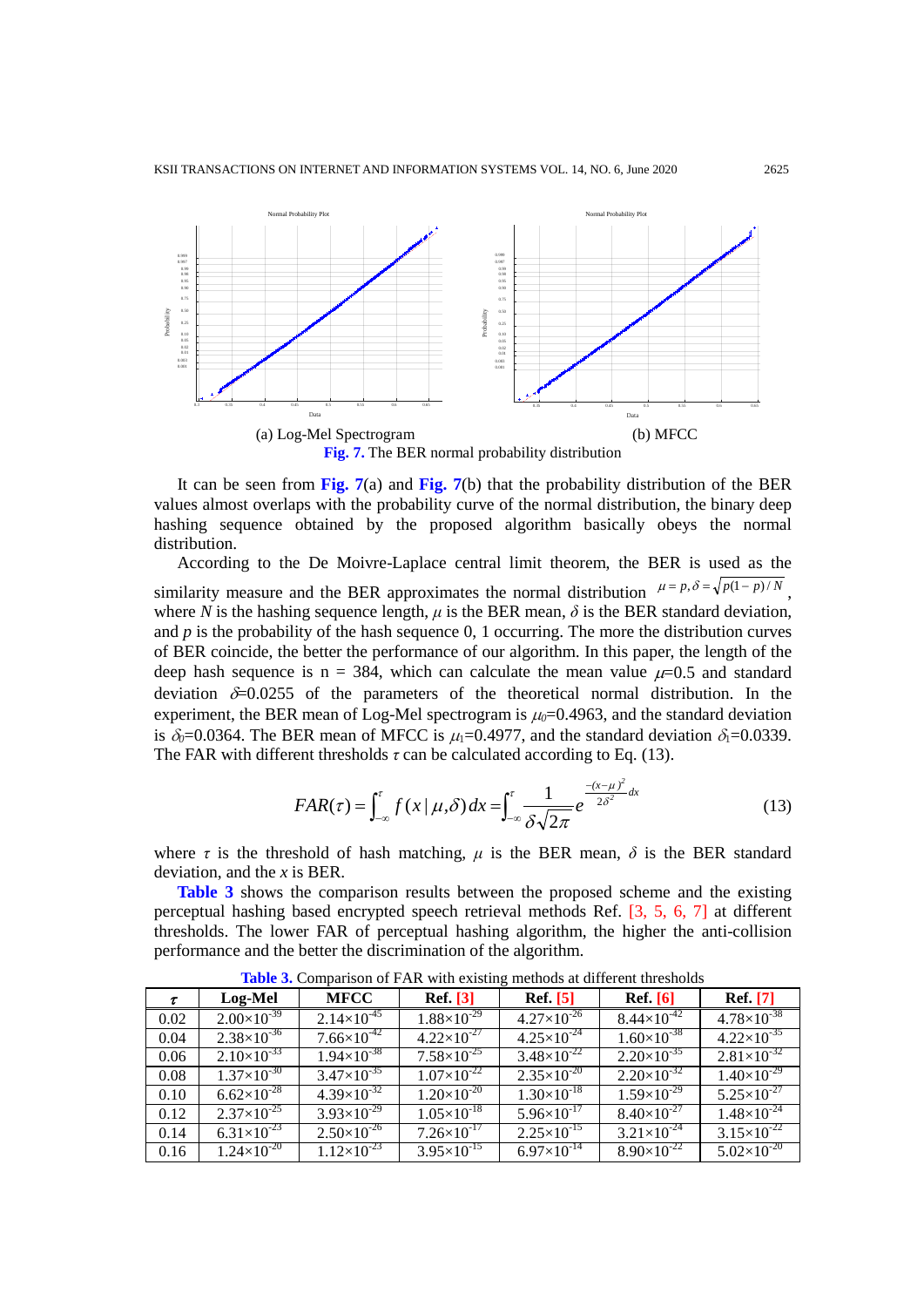As shown in **Table 3**, the FAR of MFCC are lower than the Ref. [3, 5, 6, 7] under different thresholds. The FAR of the Log-Mel Spectrogram is lower than the Ref. [3, 5, 7] at different thresholds, which is very close to Ref. [6]. Therefore, the method has strong anti-collision and discrimination, which can meet the retrieval needs.

Robustness means that the speech has the same hash code as the speech processed by the CPOs. For the robustness of the experimental algorithm, the experiment used software Gold Wave 6.38 and MATLAB R2017b to perform content preserving operation with 1,000 test speeches. **Table 4** shows the average BER after 5 operations such as MP3 compression (128 kbps, MP3), re-quantization (16→8→16bit, R.Q), amplitude increase or decrease of 3 dB (+3dB, -3dB), and 30 dB narrowband Gaussian noise (G.N).

It can be seen from **Table 4**, the Log-Mel spectrogram is more robust than the MFCC. The BER of Log-Mel spectrogram is  $9.609 \times 10^{-4}$  after a 3 dB decrease in amplitude, which is less than Ref. [3, 5, 6]. The BER is 0.0221after the 3 dB increase in amplitude, less than Ref. [5]. And the BER is 0.1291 and 0.2310 after the R.Q and G.N respectively, less than Ref. [3]. For the MFCC, the BER is 0.0019after the 3 dB decrease in amplitude which is less than Ref. [5, 6]. And the BER is 0.0316 after the 3 dB increase in amplitude, less than the literature Ref. [5]. The BER is 0.2698 after G.N, less than Ref. [3]. The robustness is lower than Ref. [7] mainly because Log-Mel Spectrogram and MFCC are less robust, and the LSTM network model has less data during pre-training.

| <b>CPOs</b> | Log-Mel              | <b>MFCC</b> | <b>Ref.</b> [3] | <b>Ref.</b> [5] | <b>Ref.</b> [6] | <b>Ref.</b> [7]          |
|-------------|----------------------|-------------|-----------------|-----------------|-----------------|--------------------------|
| MP3         | 0.0567               | 0.1082      | 0.0177          | 0.0038          | 0.0016          | 0.0090                   |
| R.O         | 0.1291               | 0.1621      | 0.1354          | 0.0693          | 0.0026          | $\overline{\phantom{0}}$ |
| $-3dB$      | $9.609\times10^{-4}$ | 0.0019      | 0.0018          | 0.0139          | 0.0042          | 0.0038                   |
| $+3dB$      | 0.0221               | 0.0316      | 0.0183          | 0.0476          | 0.0039          | 0.0160                   |
| G.N         | 0.2310               | 0.2698      | 0.2719          | -               | -               | 0.0248                   |

**Table 4.** Comparison of Robustness with existing methods at different CPOs

#### **5.3 Analysis of retrieval performance**

Recall and precision are important indexes to measure the performance of retrieval algorithm. The calculation methods of the recall rate *R* and the precision rate *P* are shown in Eq. (14) and Eq. (15), respectively.

$$
R = \frac{f_T}{f_T + f_L} \times 100\%
$$
\n(14)

$$
P = \frac{f_T}{f_T + f_F} \times 100\%
$$
 (15)

where,  $f_T$  is the retrieved relevant speech,  $f_L$  is the relevant speech that is not retrieved, and  $f_F$ is the retrieved irrelevant speech.

In retrieval, the similarity threshold  $T(0 < T < 0.5)$  is set. And the retrieval is successful if the normalized Hamming distance  $D(h_x, h_y) \leq T$ . The setting of the threshold directly determines the recall *R* and the precision *P* of the retrieval algorithm. For the discrimination experimental, the minimum BER values of Log-Mel spectrogram/MFCC in 1,000 speeches were 0.3047 and 0.3229, respectively. For the robustness experimental, the maximum BER values are 0. 2370 and 0.2943, respectively. To avoid miss retrieval and achieve high performance, the Log-Mel spectrogram/MFCC similarity thresholds were set to  $T_0=0.30$  and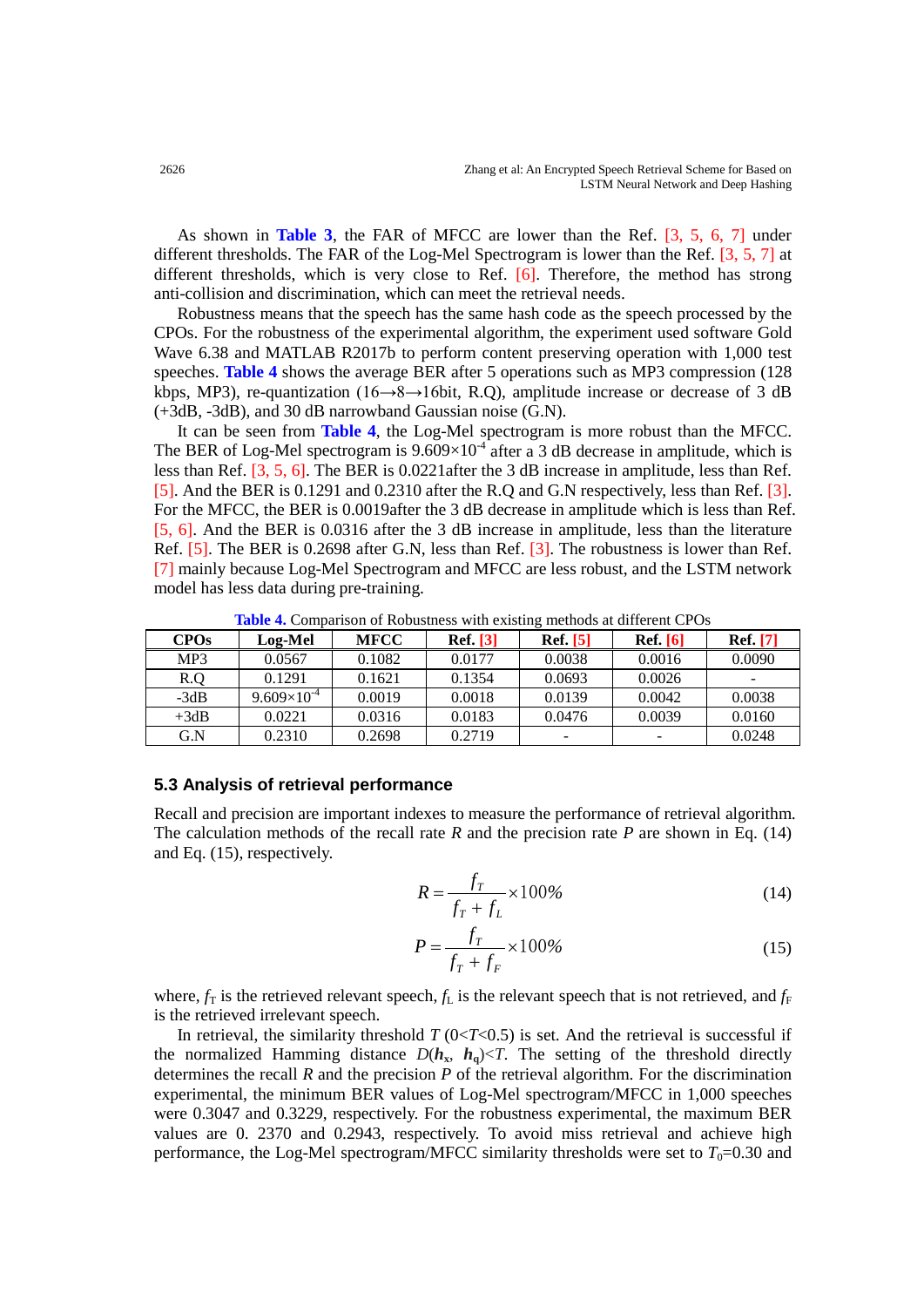$T_1=0.32$ , respectively. **Table 5** shows the recall rate *R* and the precision rate *P* calculated by the Eq. (14) and Eq. (15).

|                | <b>Methods</b> | MP3   | R.Q   | $-3dB$ | $+3dB$ | G.N   |
|----------------|----------------|-------|-------|--------|--------|-------|
|                | Log-Mel        | 100%  | 100\% | 100%   | 100%   | 99.0% |
|                | <b>MFCC</b>    | 100%  | 100%  | 100%   | 100%   | 93.0% |
| Recall rate    | Ref. [3]       | 92%   | 95%   | 97%    | 96%    |       |
| R              | Ref. [5]       | 100%  | 100%  | 100%   | 100%   |       |
|                | Ref. $[6]$     | 96%   | 98%   | -      |        | 98%   |
|                | Ref. [7]       | 100%  | -     | 100%   | 100%   | 100%  |
|                | Log-Mel        | 100%  | 100%  | 100%   | 100%   | 100%  |
|                | <b>MFCC</b>    | 99.9% | 100%  | 100%   | 100%   | 100%  |
| Precision rate | Ref. $[3]$     | 92%   | 92%   | 96%    | 93%    |       |
| P              | Ref. $[5]$     | 100%  | 100%  | 100%   | 100%   |       |
|                | Ref. $[6]$     | 96%   | 97%   | -      |        | 97%   |
|                | Ref. [7]       | 100%  |       | 100%   | 100%   | 100%  |

**Table 5.** Comparison of the recall rate *R* and the precision rate *P* with existing methods under different CPOs

As shown in **Table 5**, the Log-Mel Spectrogram/MFCC methods proposed in this paper can still retain a high recall rate *R* and a precision rate *P* after several content preserving operations. And compared with the Ref. [3, 5, 6, 7] under several content retention operations, the recall rate *R* and precision rate *P* are similar or even better than those. The retrieval recall rate *R* and precision rate *P* of this method after CPOs are superior to Ref. [3, 6] except for the G.N operation, and the performance is comparable to Ref. [5, 7]. Therefore, our algorithm has good retrieval performance under several content retention operations.

The recall and precision are mutually influential, and ideally both are high. But in general, the higher the recall, the lower the precision. Drawing Precision-Recall curve can visually observe the interaction between recall and precision. **Fig. 8** shows a comparison of the Precision-Recall curve between the proposed scheme and the existing algorithm [3, 5, 6, 7].



**Fig. 8.** Precision-Recall curve of Log-Mel Spectrogram/MFCC

As shown in **Fig. 8**, the larger the area enclosed by Precision-Recall curve and X-Y coordinate axis, the better the retrieval performance of the retrieval algorithm. Since recall and precision are mutually influential, the method in this paper has the greatest impact on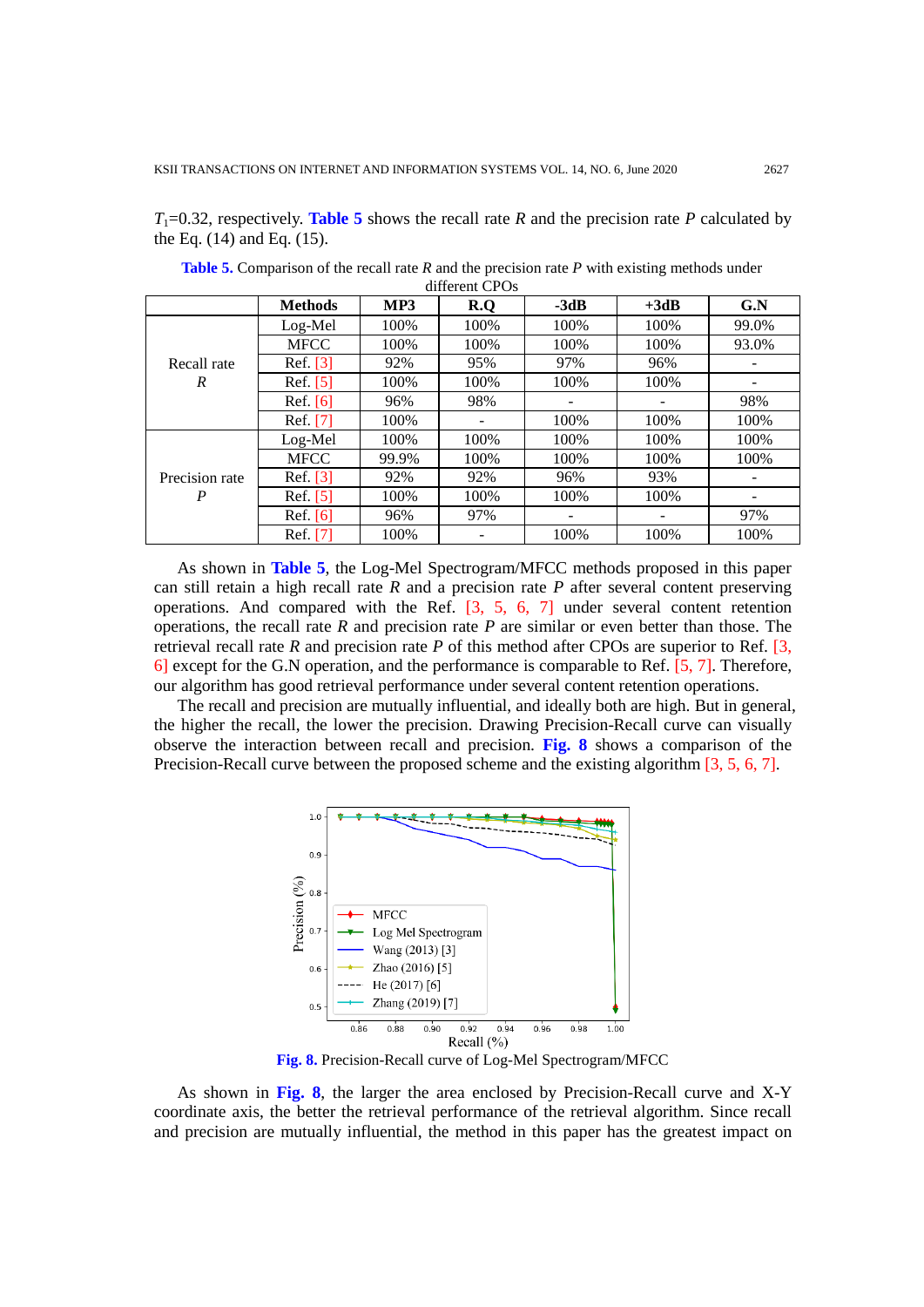precision rate when recall is 1. The area of the Precision-Recall curve shown in **Fig. 8** is larger than Ref. [3, 5, 6, 7]. Therefore, our algorithm has good retrieval performance.

For the speech retrieval experiment, all query speeches are processed through 5 kind of CPOs, and then matched in the system hashing index table. **Fig. 9** is an example in which the 500-th speech as query speech. The hash value is obtained after MP3 operation, and the BER is calculated to get the retrieval result.



As shown in **Fig. 9**, except for the BER between the query speech and the 500-th speech in the system hashing index table, the other BERs are greater than the thresholds  $T_0=0.30$  and  $T_1=0.32$ , the retrieval is successful.

For the retrieval efficiency of the algorithm, 10,000 speeches were randomly selected in the THRHS-30 for evaluation. The average retrieval time of the algorithm is calculated and compared with Ref. [3, 5, 6, 7]. **Table 6** shows the experimental results.

| <b>Methods</b>      | <b>Frequency (GHz)</b> | Speech length $(s)$ | Average running time $(s)$ |
|---------------------|------------------------|---------------------|----------------------------|
| Ref. [3]            | 1.60                   |                     | 0.2613                     |
| Ref. $[5]$          | 3.20                   |                     | 3.7937                     |
| Ref. $[6]$          | 3.20                   |                     | 4.2032                     |
| Ref. [7]            | 2.90                   |                     | 0.4932                     |
| Log-Mel Spectrogram | 2.20                   |                     | 0.5548                     |
| <b>MFCC</b>         | 2.20                   |                     | 0.5198                     |

**Table 6.** Comparison of retrieval efficiency with existing methods

Average retrieval time is an important index to evaluate the retrieval system. It can be seen from **Table 6**, the Log-Mel Spectrogram/MFCC methods proposed in this paper have similar average retrieval time, and the retrieval efficiency is higher than that Ref. [5, 6]. The retrieval efficiency is about 7 times of Ref. [5], 8 times of Ref. [6] and the retrieval efficiency is similar to Ref. [7]. This is because the method in this paper is based on Log-Mel Spectrogram/MFCC to further extract the deep features, which reduce the dimension of the original features, and can use a shorter hash code to achieve efficient retrieval. Ref. [5, 6] only extract speech features and then construct perceptual hash for retrieval. The retrieval efficiency is lower than Ref. [3,7] because Ref. [3,7] uses relatively simple feature extraction methods with low feature dimension and the LSTM network model is computationally time consuming. Experimental results show that our scheme has better retrieval efficiency.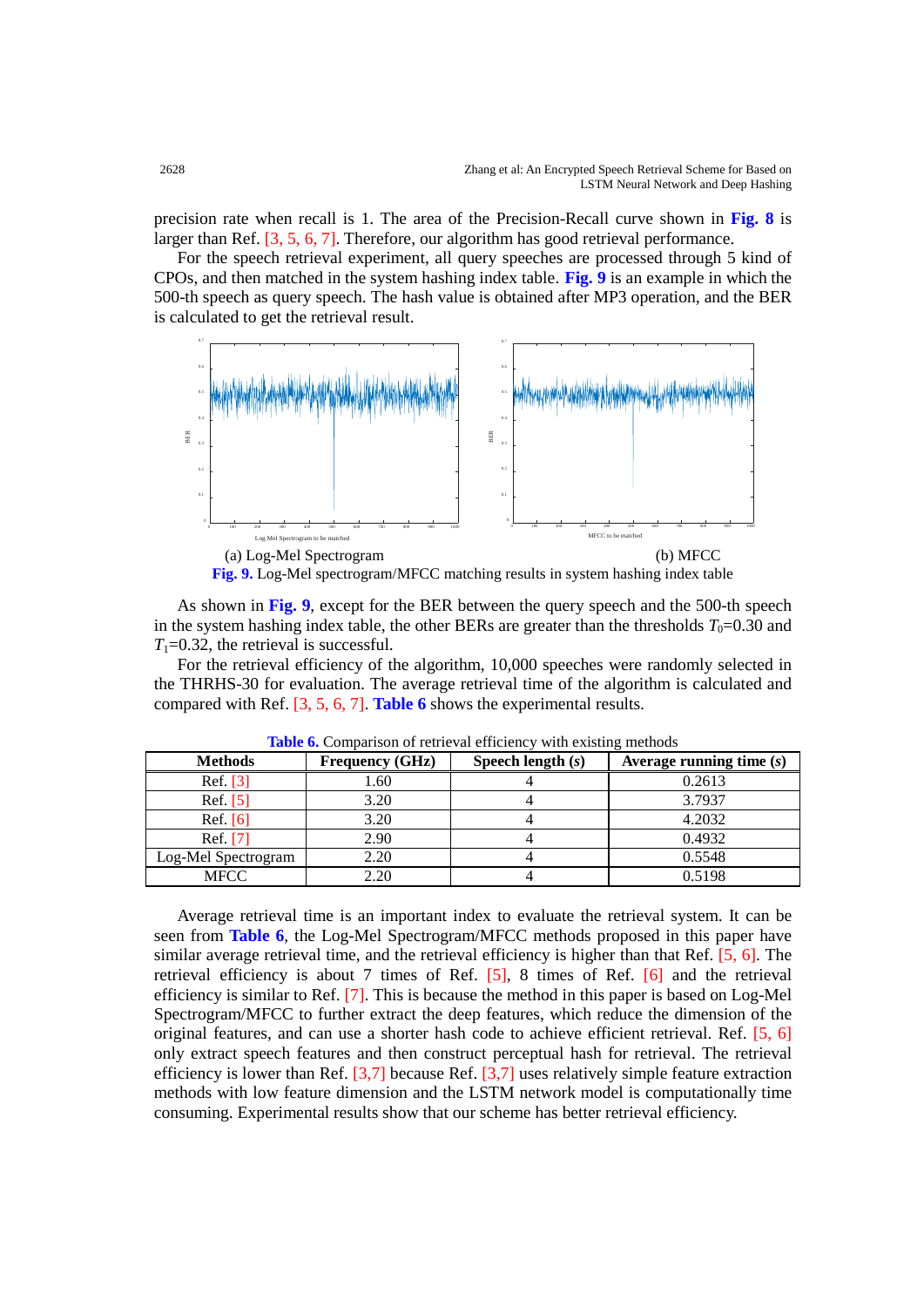### **5.4 Security analysis**

A good encryption system must have a large enough key space to defend against exhaustive attacks. For the encryption, when the key space of the algorithm is larger than  $2^{100} \approx 10^{30}$ , it can resist exhaustive attacks. We encrypt the speech data using the speech encryption algorithm described in Section 4.2 and the selected key is  $K = (1,1,1,1)$ . **Fig. 10** is the waveform and spectrogram of original speech and encrypted speech. Where **Fig. 10**(a) is the original speech waveform, **Fig. 10**(b) is the original speech spectrogram, **Fig. 10**(c) is the encrypted speech waveform and **Fig. 10**(d) is the encrypted speech spectrogram.



**Fig. 10.** Waveform and spectrogram of original speech and encrypted speech

As can be seen from **Fig. 10**(c), the encrypted speech waveforms are evenly distributed, similar to noise waveforms, and there are few features that can be utilized. Since the pixel points of the encrypted speech spectrum **Fig. 10**(d) are randomly distributed, and there are no spectral peaks of any speech. The results show that the chaotic effect of the algorithm is good and the security is high. In this paper, the speech encryption algorithm uses the initial value  $K = (x_0, y_0, z_0, w_0)$  as the key and double-precision floating-point data accurate to 12 decimal places is used. The key space can reach decimal places is used. The key space can reach  $2 \times 10^{12} \times 2 \times 10^{12} \times 2 \times 10^{12} = 16 \times 10^{48} \approx 2^{164}$  and the key space is huge. If the system parameters *a*, *b*, *c*, *d*, *e* and the number of iterations are taken into account, the key space will be larger enough to resist exhaustive attack.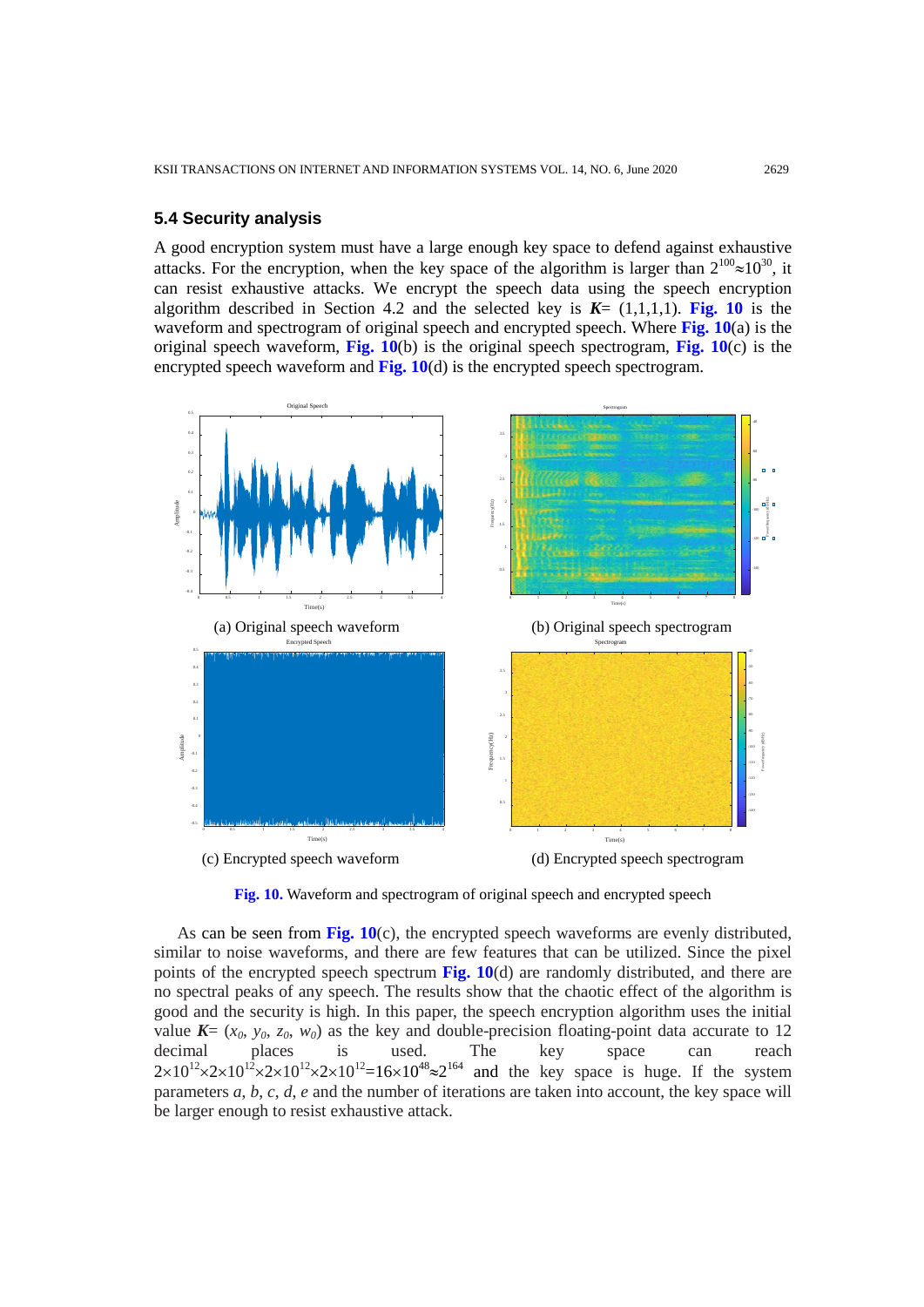To evaluate the encrypted speech algorithm, we analyzes the speech quality perceptual evaluation (PESQ) of encrypted speech and decrypted speech. PESQ [39] is the mean opinion score (MOS) recommended by the Telecommunication Standardization Sector (ITU-T) P.862 from 1.0 (worst) to 4.5 (best) PESQ-MOS. It is generally expected that the encrypted speech PESQ-MOS can be decreased to 1.0 or lower, and the decrypted speech PESQ-MOS can increase to 2.5 or even higher. We randomly selected 20 speeches for experimentation. The average PESQ-MOS values obtained are shown in **Table 7**.

|                  | <b>PESO-MOS</b> |          |  |
|------------------|-----------------|----------|--|
| Type             | Our method      | Ref. [7] |  |
| Encrypted speech | 0.8888          | 1.0305   |  |
| Decrypted speech | 4 4997          | 4.5000   |  |

**Table 7.** PESO-MOS for encrypted and decrypted speech

It can be seen from **Table 7**, the average encrypted speech PESQ-MOS is only 0.8888. From the experimental results, it can be concluded that the encrypted speech quality is extremely poor and the encryption algorithm is highly secure. The decrypted speech PESQ-MOS is 4.4997, indicating that the recovered speech has a higher auditory quality. Compared with Ref. [7], the encryption and decryption effect are better. Therefore, the speech encryption method can meet the security requirements of the system.

# **6 Conclusions**

In this paper, we propose an encrypted speech retrieval scheme based on LSTM neural network and deep hashing. The proposed scheme not only realizes the efficient retrieval of massive speech in cloud environment, but also effectively avoids the risk of sensitive information leakage. Main contributions of this paper include two aspects: firstly, LSTM network is used to extract deep semantic features of speech and combining with hash function to generate deep hashing codes. The normalized Hamming distance is used to achieve retrieval matching, which improves the efficiency and accuracy of massive speech retrieval. Secondly, inspired by the existing privacy protection technology, speech encryption algorithm is implemented by 4D quadratic autonomous hyperchaotic system with good encryption performance, which can effectively enhance the security and privacy of speech data in cloud environment. Compared with the existing content-based encrypted speech retrieval methods, the proposed scheme has good discrimination and robustness. Meanwhile, it has a high recall, precision and retrieval efficiency, and the proposed speech encryption method has better security.

In addition, it is still insufficient that the gradient problem of RNN model has been solved in LSTM network model. Moreover, due to the time-consuming problem of LSTM network model, it is difficult to achieve efficient retrieval of irregular long speech. In the future, we will try to solve these problems.

# **Acknowledgments**

This work is supported by the National Natural Science Foundation of China (No. 61862041, 61363078). The authors also gratefully acknowledge the helpful comments and suggestions of the reviewers, which have improved the presentation.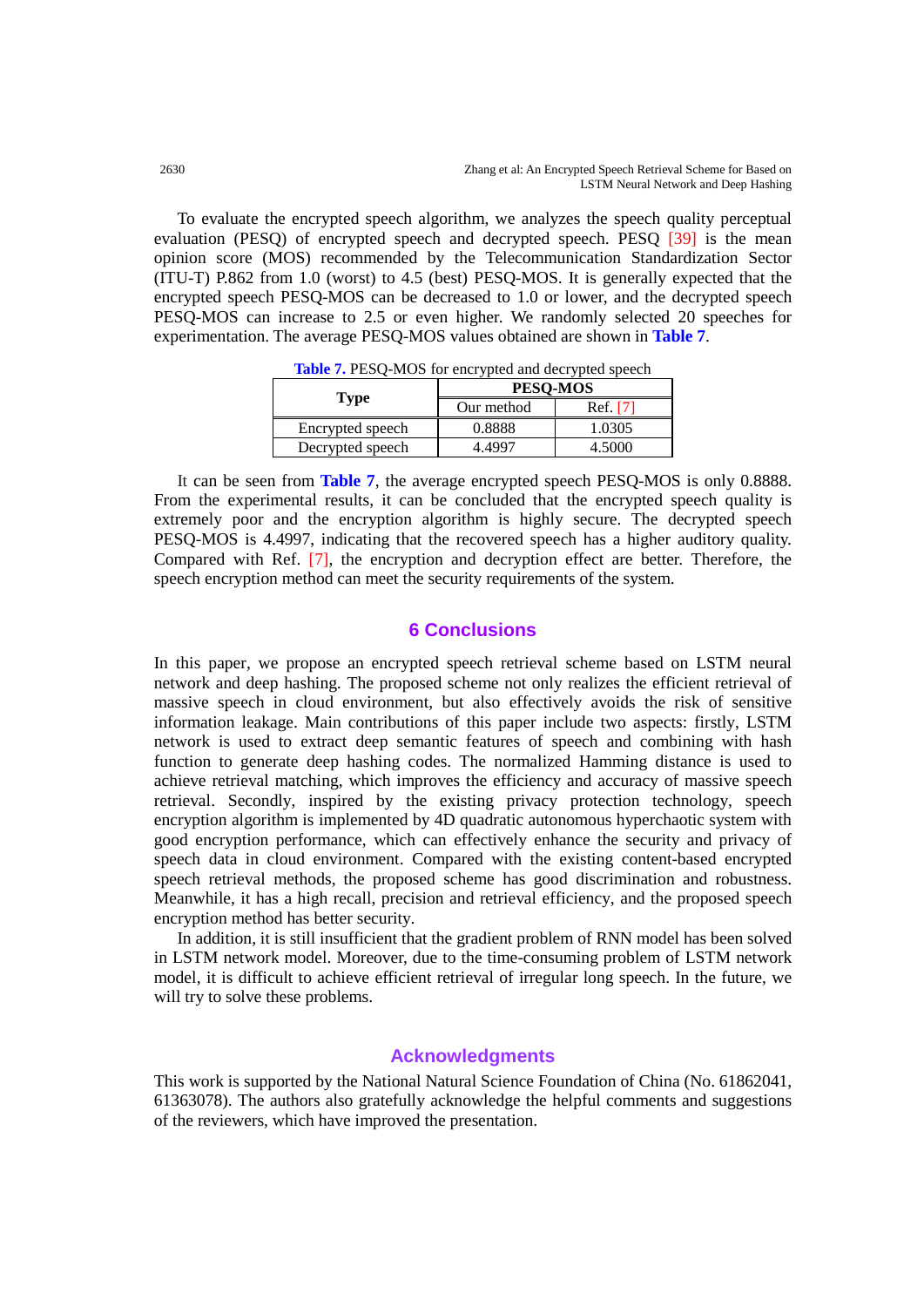#### **References**

- [1] F. Boucenna, O. Nouali, S. Kechid and M. T. Kechadi, "Secure Inverted Index Based Search over Encrypted Cloud Data with User Access Rights Management," *Journal of Computer Science and Technology*, vol. 34, no. 1, pp. 133-154, Jan. 2019. [Article \(CrossRef Link\)](https://doi.org/10.1007/s11390-019-1903-2)
- [2] C. Glackin, G. Chollet, N. Dugan, N. Cannings, J. Wall, S. Tahir and M. Rajarajan, "Privacy preserving encrypted phonetic search of speech data," in *Proc. of IEEE Int. Conf. on Acoustics, Speech and Signal Processing (ICASSP)*, pp. 6414-6418, March 5-7, 2017. [Article \(CrossRef Link\)](https://doi.org/10.1109/ICASSP.2017.7953391)
- [3] H. Wang, L. Zhou, W. Zhang and H. Liu, "Watermarking-based perceptual hashing search over encrypted speech," in *Proc. of Int. Workshop on Digital Watermarking. Springer, Berlin, Heidelberg*, pp. 423-434, July 9, 2014[. Article \(CrossRef Link\)](https://doi.org/10.1007/978-3-662-43886-2_30)
- [4] H. X. Wang and G. Y. Hao, "Encryption speech perceptual hashing algorithm and retrieval scheme based on time and frequency domain change characteristics," *China Patent CN104835499A*, Aug 12, 2015. [Article \(CrossRef Link\)](http://dbpub.cnki.net/grid2008/dbpub/detail.aspx?dbcode=SCPD&dbname=SCPD2015&filename=CN104835499A&uid=WEEvREcwSlJHSldRa1FhdXNXaEhobms3VkxmS0owQzBSaEV3WW5sdm9GWT0=$9A4hF_YAuvQ5obgVAqNKPCYcEjKensW4IQMovwHtwkF4VYPoHbKxJw!!)
- [5] H. Zhao and S. He, "A retrieval algorithm for encrypted speech based on perceptual hashing," in *Proc. of 12th Int. Conf. on Natural Computation, Fuzzy Systems and Knowledge Discovery (ICNC-FSKD),* pp. 1840-1845, Aug 13-15, 2016. [Article \(CrossRef Link\)](https://doi.org/10.1109/FSKD.2016.7603458)
- [6] S. He and H. Zhao, "A retrieval algorithm of encrypted speech based on syllable-level perceptual hashing," *Computer Science & Information Systems*, vol. 14, no. 3, pp. 703-718, 2017. [Article \(CrossRef Link\)](https://doi.org/10.2298/CSIS170112024H)
- [7] Q. Zhang, L. Zhou, T. Zhang and D. H. Zhang, "A retrieval algorithm of encrypted speech based on short-term cross-correlation and perceptual hashing," *Multimedia Tools and Applications*, vol. 78, no. 13, pp. 17825-17846, July, 2019. [Article \(CrossRef Link\)](https://doi.org/10.1007/s11042-019-7180-9)
- [8] Z. Dong, C. Jing, M. Pei and Y. Jia, "Deep CNN based binary hash video representations for face retrieval," *Pattern Recognition*, vol. 81, pp. 357-369, September, 2018. [Article \(CrossRef Link\)](https://doi.org/10.1016/j.patcog.2018.04.014)
- [9] J. Tang, Z. Li and X. Zhu, "Supervised deep hashing for scalable face image retrieval," *Pattern Recognition*, vol. 75, pp. 25-32, March, 2018. [Article \(CrossRef Link\)](https://doi.org/10.1016/j.patcog.2017.03.028)
- [10] L. Ma, H. Li, F. Meng, Q. Wu and K. Ngan, "Global and local semantics-preserving based deep hashing for cross-modal retrieval," *Neurocomputing*, vol. 312, pp. 49-62, October 27, 2018. [Article \(CrossRef Link\)](https://doi.org/10.1016/j.neucom.2018.05.052)
- [11] C. Deng, Z. Chen, X. Liu, X. Gao and D. Tao, "Triplet-based deep hashing network for cross-modal retrieval," *IEEE Transactions on Image Processing*, vol. 27 , [no.](https://ieeexplore_ieee.gg363.site/xpl/tocresult.jsp?isnumber=8347140) 8, pp. 3893-3903, Aug. 2018. [Article \(CrossRef Link\)](https://doi.org/10.1109/TIP.2018.2821921)
- [12] Y. Cao, M. Long, B. Liu and J. Wang, "Deep cauchy hashing for hamming space retrieval," in *Proc. of the IEEE Conf. on Computer Vision and Pattern Recognition*, pp. 1229-1237, 2018. [Article \(CrossRef Link\)](https://doi.org/10.1109/CVPR.2018.00134)
- [13] Y. Liu, J. Song, K. Zhou, L. Yan, L. Liu, F. Zou and L. Shao, "Deep self-taught hashing for image retrieval," *IEEE transactions on cybernetics*, vol. 49, no. 6, pp. 2229-2241, June, 2019. [Article \(CrossRef Link\)](https://doi.org/10.1109/TCYB.2018.2822781)
- [14] J. Tang, J. Lin, Z. Li and J. Yang, "Discriminative deep quantization hashing for face image retrieval," *IEEE transactions on neural networks and learning systems*, vol. 29, no. 12, pp. 6154-6162, Dec. 2018. [Article \(CrossRef Link\)](https://doi.org/10.1109/TNNLS.2018.2816743)
- [15] S. L. Cheng, L. J. Wang, G. Huang and A. Y. Du, "A privacy-preserving image retrieval scheme based secure kNN, DNA coding and deep hashing," *Multimedia Tools and Applications*, pp.1-23, May, 2019. [Article \(CrossRef Link\)](https://doi.org/10.1007/s11042-019-07753-4)
- [16] I. Song, J. Chung, T. Kim and Y. Bengio, "Dynamic Frame Skipping for Fast Speech Recognition in Recurrent Neural Network Based Acoustic Models," in *Proc. of IEEE Int. Conf. on Acoustics, Speech and Signal Processing (ICASSP)*, pp. 4984-4988, April 15-20, 2018. [Article \(CrossRef Link\)](https://doi.org/10.1109/ICASSP.2018.8462615)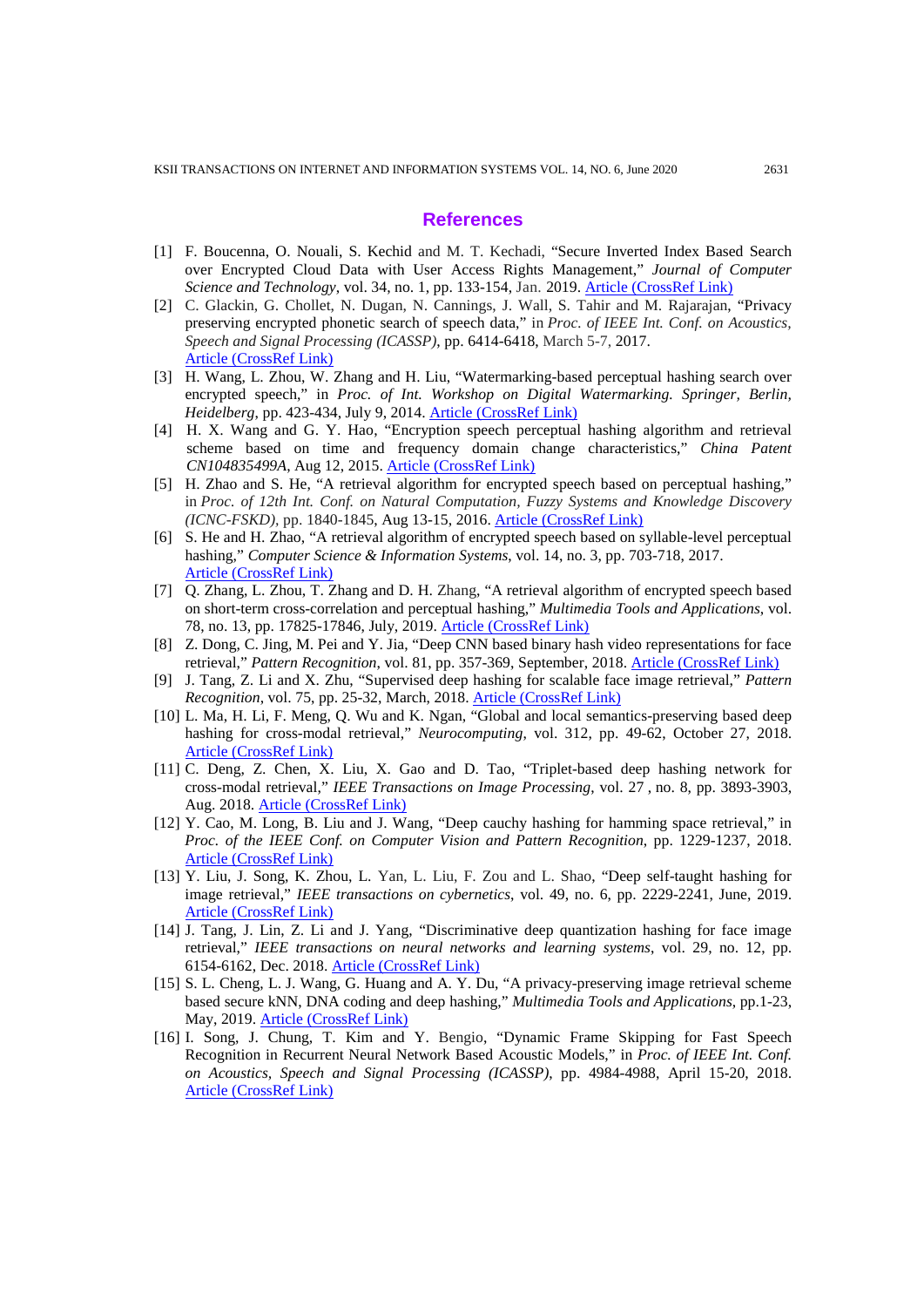- [17] M. Fujimoto and H. Kawai, "Comparative Evaluations of Various Factored Deep Convolutional Rnn Architectures for Noise Robust Speech Recognition," in *Proc. of IEEE Int. Conf. on Acoustics, Speech and Signal Processing (ICASSP)*, pp. 4829-4833, April 15-20, 2018. [Article \(CrossRef Link\)](https://doi.org/10.1109/ICASSP.2018.8462596)
- [18] M. Morchid, "Parsimonious memory unit for recurrent neural networks with application to natural language processing," *Neurocomputing*, vol. 314, pp. 48-64, November, 2018. [Article \(CrossRef Link\)](https://doi.org/10.1016/j.neucom.2018.05.081)
- [19] I. Korvigo, M. Holmatov, A. Zaikovskii and M. Skoblov, "Putting hands to rest: efficient deep CNN-RNN architecture for chemical named entity recognition with no hand-crafted rules," Journal of cheminformatics, vol. 10, no. 1, pp. 28, May, 2018. [Article \(CrossRef Link\)](https://doi.org/10.1186/s13321-018-0280-0)
- [20] Y. Xu, Q. Kong, W. Wang and M. D. Plumbley, "Large-scale weakly supervised audio classification using gated convolutional neural network," in *Proc. of IEEE Int. Conf. on Acoustics, Speech and Signal Processing (ICASSP)*, pp. 121-125, April 15-20, 2018. [Article \(CrossRef Link\)](https://doi.org/10.1109/ICASSP.2018.8461975)
- [21] J. Sang, S. Park and J. Lee, "Convolutional Recurrent Neural Networks for Urban Sound Classification Using Raw Waveforms," in *Proc. of 26th European Signal Processing Conference (EUSIPCO)*, pp. 2444-2448, Sept. 3-7, 2018. [Article \(CrossRef Link\)](https://doi.org/10.23919/EUSIPCO.2018.8553247)
- [22] R. Pradeep and K. S. Rao, "Incorporation of Manner of Articulation Constraint in LSTM for Speech Recognition," *Circuits, Systems, and Signal Processing*, vol. 38, no. 8, pp. 3482-3500, August, 2019. [Article \(CrossRef Link\)](https://doi.org/10.1007/s00034-019-01074-5)
- [23] S. Ghorbani, A. E. Bulut and J. H. L. Hansen, "Advancing Multi-Accented Lstm-CTC Speech Recognition Using a Domain Specific Student-Teacher Learning Paradigm," in *Proc. of IEEE Spoken Language Technology Workshop (SLT)*, pp. 29-35, Dec. 18-21, 2018. [Article \(CrossRef Link\)](https://doi.org/10.1109/SLT.2018.8639566)
- [24] Z. Yu, Z. Pengyuan and Y. A. N. Yonghong, "Long short-term memory with attention and multitask learning for distant speech recognition," *Journal of Tsinghua University (Science and Technology)*, vol. 58, no. 3, pp. 249-253, 2018[. Article \(CrossRef Link\)](https://doi.org/10.16511/j.cnki.qhdxxb.2018.25.016)
- [25] Y. Xie, R. Liang, Z. Liang and L. Zhao, "Attention-Based Dense LSTM for Speech Emotion Recognition," *IEICE TRANSACTIONS on Information and Systems*, vol. 102, no. 7, pp. 1426-1429, July, 2019. [Article \(CrossRef Link\)](https://doi.org/10.1587/transinf.2019EDL8019)
- [26] F. Tao and G. Liu, "Advanced LSTM: A study about better time dependency modeling in emotion recognition," in *Proc. of IEEE Int. Conf. on Acoustics, Speech and Signal Processing (ICASSP)*, pp. 2906-2910, April 15-20, 2018. [Article \(CrossRef Link\)](https://doi.org/10.1109/ICASSP.2018.8461750)
- [27] G. Ramet, P. N. Garner, M. Baeriswyl and A. Lazaridis, "Context-Aware Attention Mechanism for Speech Emotion Recognition." in *Proc. of IEEE Spoken Language Technology Workshop (SLT)*, pp. 126-131, Dec. 18-21, 2018. [Article \(CrossRef Link\)](https://doi.org/10.1109/SLT.2018.8639633)
- [28] C. Etienne, G. Fidanza, A. Petrovskii, L. Devillers and B. Schmauch, "Cnn+ lstm architecture for speech emotion recognition with data augmentation," in *Proc. of Workshop on Speech, Music and Mind 2018*, 21-25, 2018[. Article \(CrossRef Link\)](https://doi.org/10.21437/SMM.2018-5)
- [29] S. Jung, J. Park and S. Lee, "Polyphonic Sound Event Detection Using Convolutional Bidirectional Lstm and Synthetic Data-based Transfer Learning," in *Proc. of IEEE Int. Conf. on Acoustics, Speech and Signal Processing (ICASSP)*, pp. 885-889, May 12-17, 2019. [Article \(CrossRef Link\)](https://doi.org/10.1109/ICASSP.2019.8682909)
- [30] T. Matsuyoshi, T. Komatsu, R. Kondo, T. Yamada and S. Makino, "Weakly labeled learning using BLSTM-CTC for sound event detection," in *Proc. of Asia-Pacific Signal and Information Processing Association Annual Summit and Conference (APSIPA ASC)*, pp. 1918-1923, Nov. 12-15, 2018. [Article \(CrossRef Link\)](https://doi.org/10.23919/APSIPA.2018.8659528)
- [31] J. Liu, Y. Yin, H. Jiang, H. Kan, Z. Zhang, P. Chen, B. Zhu and Z. Wang, "Bowel Sound Detection Based on MFCC Feature and LSTM," in *Proc. of IEEE Biomedical Circuits and Systems (BioCAS)*, pp. 1-4, Oct. 17-19, 2018. [Article \(CrossRef Link\)](https://doi.org/10.1109/BIOCAS.2018.8584723)
- [32] B. Elizalde, S. Zarar and B. Raj, "Cross Modal Audio Search and Retrieval with Joint Embeddings Based on Text and Audio," in *Proc. of IEEE Int. Conf. on Acoustics, Speech and Signal Processing (ICASSP)*, pp. 4095-4099, May 12-17, 2019. [Article \(CrossRef Link\)](https://doi.org/10.1109/ICASSP.2019.8682632)